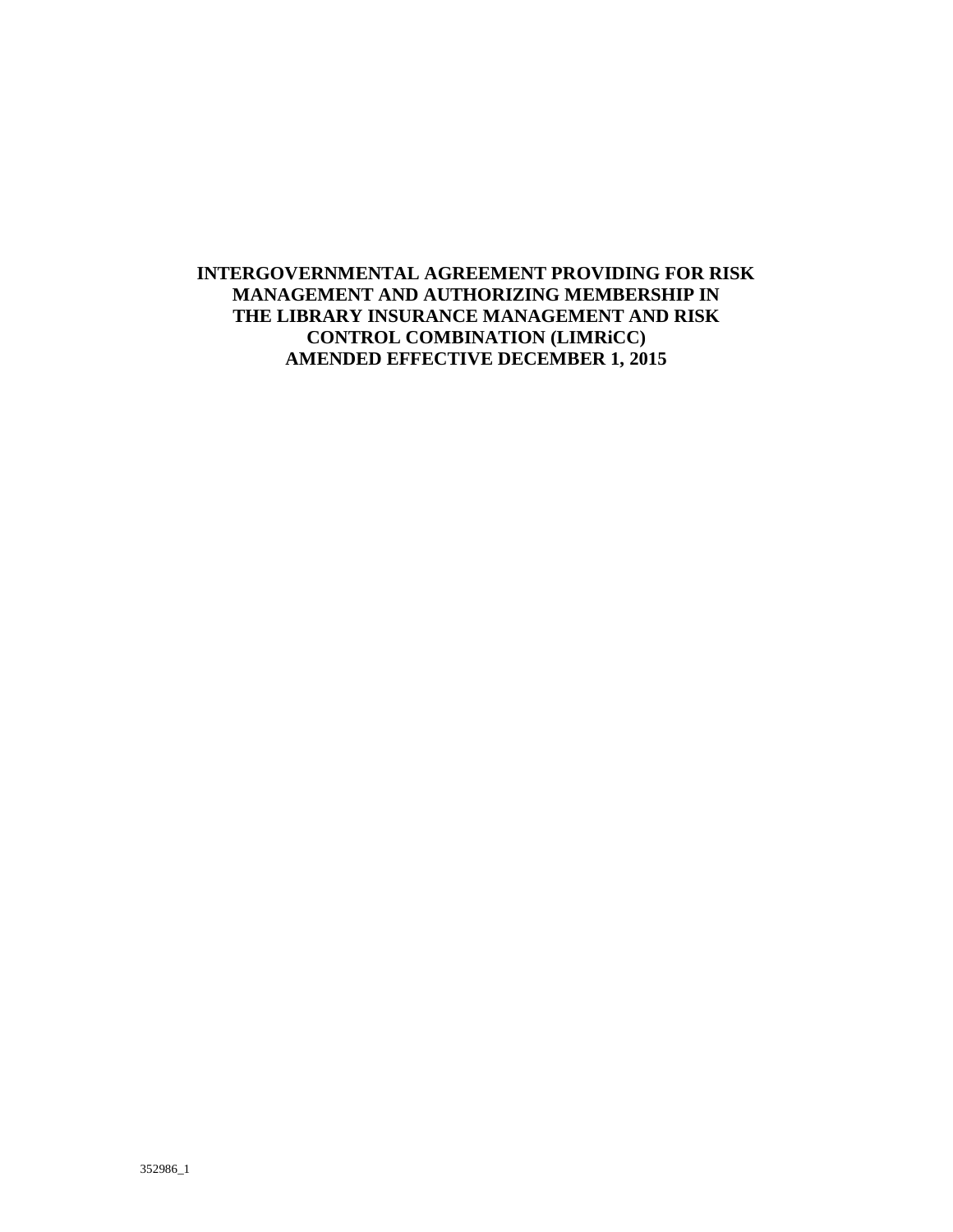# **TABLE OF CONTENTS**

|                | <b>ARTICLE I. THE UNEMPLOYMENT COMPENSATION CLAIM PROGRAM</b>                                                                                                                                                                                                                                              | 1                                                              |
|----------------|------------------------------------------------------------------------------------------------------------------------------------------------------------------------------------------------------------------------------------------------------------------------------------------------------------|----------------------------------------------------------------|
| A.             | <b>Findings and Authority</b>                                                                                                                                                                                                                                                                              | 1                                                              |
| <b>B.</b>      | <b>Definitions</b>                                                                                                                                                                                                                                                                                         | $\overline{2}$                                                 |
| C.             | <b>Agreements of Members</b>                                                                                                                                                                                                                                                                               | 3                                                              |
| D.             | <b>Powers and Duties of LIMRiCC</b>                                                                                                                                                                                                                                                                        | 5                                                              |
| E.             | Period of Coverage, Withdrawal and Termination                                                                                                                                                                                                                                                             | 7                                                              |
| F.             | <b>Prior Coverage</b>                                                                                                                                                                                                                                                                                      | 7                                                              |
|                | <b>ARTICLE II. THE SELF INSURANCE PROGRAM</b>                                                                                                                                                                                                                                                              | 8                                                              |
| A.             | <b>Purpose</b>                                                                                                                                                                                                                                                                                             | 8                                                              |
| <b>B.</b>      | <b>Authority</b>                                                                                                                                                                                                                                                                                           | 8                                                              |
| $\mathbf{C}$ . | <b>Definitions</b>                                                                                                                                                                                                                                                                                         | 8                                                              |
| D.             | <b>Insuring Agreement</b>                                                                                                                                                                                                                                                                                  | 9                                                              |
| E.             | <b>Exclusions</b>                                                                                                                                                                                                                                                                                          | 10                                                             |
| F.             | <b>Payments by Members - Assessments</b>                                                                                                                                                                                                                                                                   | 12                                                             |
| G.             | <b>Powers and Duties of LIMRICC</b>                                                                                                                                                                                                                                                                        | 12                                                             |
| H.             | <b>Conditions</b>                                                                                                                                                                                                                                                                                          | 13                                                             |
|                | <b>1. Warranty Clause</b><br>2. Discovery Period<br>3. Limits of Payments for Losses<br><b>4. Loss Provision</b><br><b>5. Defense and Settlement</b><br><b>6. Action Against LIMRICC</b><br>7. Subrogation<br>8. Changes<br>9. Assignment<br><b>10. Authorization Clause and Notices</b><br>11. Acceptance | 13<br>13<br>13<br>13<br>14<br>14<br>15<br>15<br>15<br>15<br>16 |
|                | 12. Other Insurance                                                                                                                                                                                                                                                                                        | 16                                                             |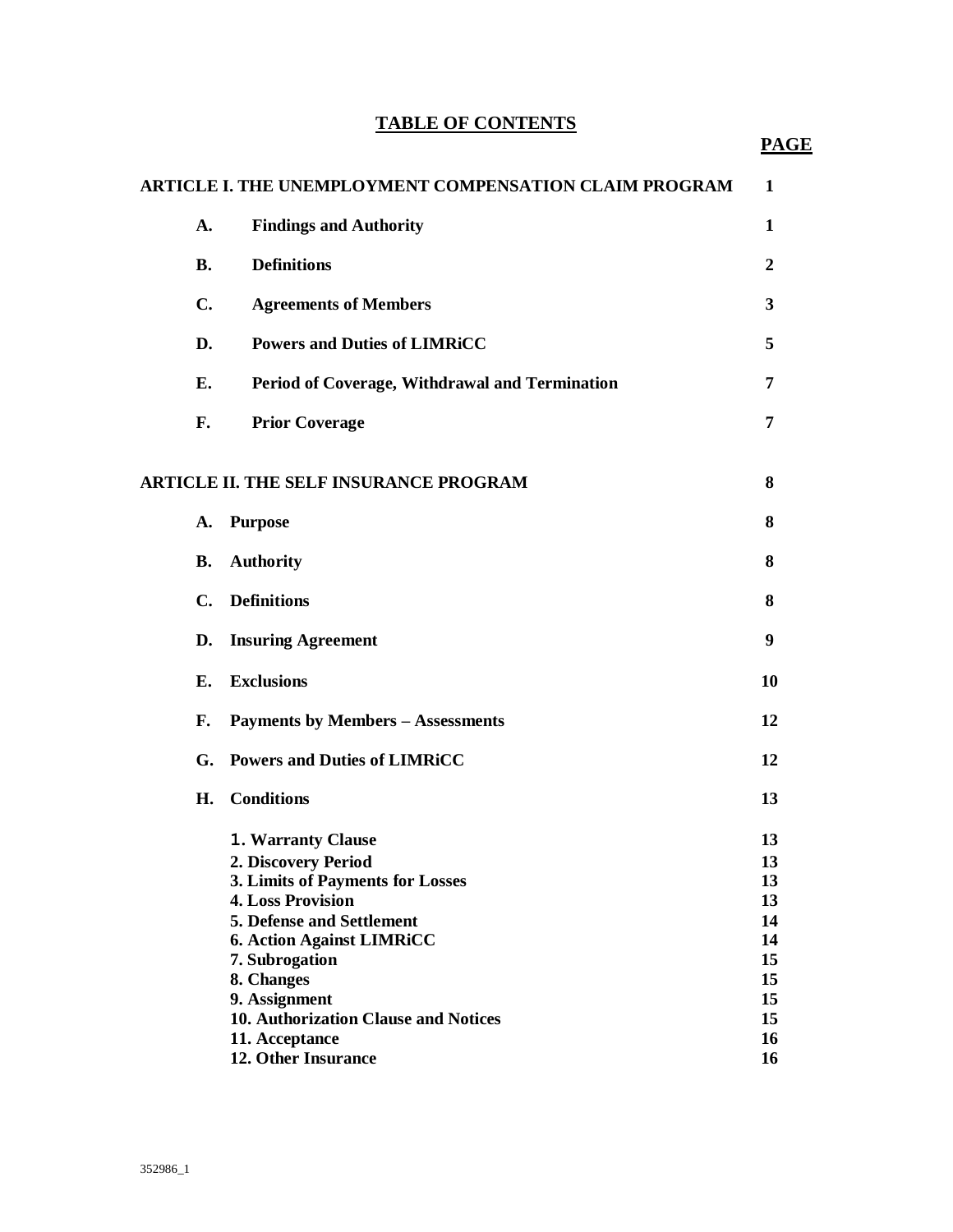| L. | <b>Cancellation</b>                                                                                                                                         | 16             |
|----|-------------------------------------------------------------------------------------------------------------------------------------------------------------|----------------|
| J. | <b>Non-Renewal</b>                                                                                                                                          | 17             |
|    | K. Participation of Unexpended Funds                                                                                                                        | 17             |
|    | 1. Cancellation<br>2. Membership for Five or More Years<br>3. On Termination of the Program                                                                 | 17<br>17<br>17 |
|    | L. Disputes                                                                                                                                                 | 18             |
|    | <b>M. Prior Coverage</b>                                                                                                                                    | 18             |
|    | ARTICLE III. EMPLOYEE BENEFIT INSURANCE PROGRAM                                                                                                             | 18             |
|    | A. Purpose                                                                                                                                                  | 18             |
|    | 1. Purchase of Health Insurance Plan ("PHIP")<br>2. Self-Insured Health Insurance Plan ("SHIP")                                                             | 19<br>19       |
|    | <b>B.</b> Authority                                                                                                                                         | 19             |
|    | <b>C.</b> Member Contributions                                                                                                                              | 19             |
|    | <b>D.</b> Administration Fee                                                                                                                                | 20             |
|    | 1. Base Administration Fee<br>2. Participant Administration Fee<br><b>Changes to the Base Administration Fee</b><br>3.<br>or Participant Administration Fee | 20<br>20<br>20 |
|    | E. PHIP Benefit Fee                                                                                                                                         | 20             |
|    | F. SHIP Benefit Fee                                                                                                                                         | 21             |
|    | G. Program Fund                                                                                                                                             | 21             |
|    | <b>Withdrawal of Administration Fees</b><br>1.<br><b>Initial SHIP Account Balance</b><br>2.                                                                 | 21<br>22       |
|    | H. SHIP Supplemental Benefit Fee                                                                                                                            | 22             |
|    | <b>I. Employee Qualification</b>                                                                                                                            | 22             |
|    | J. Claims                                                                                                                                                   | 23             |
|    | K. Mandatory Member Meetings                                                                                                                                | 23             |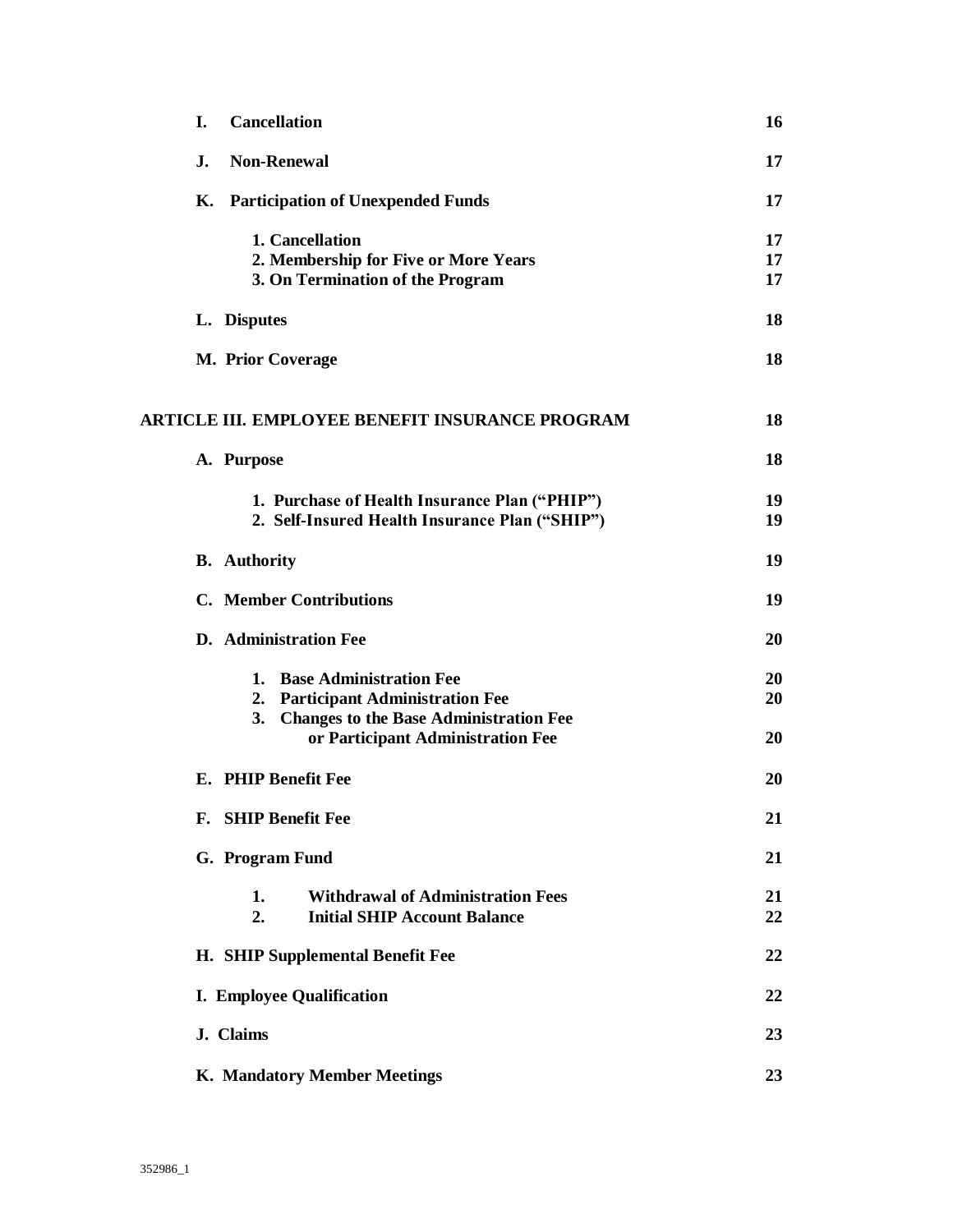| L. Powers and Duties of LIMRICC                                                                         | 24 |
|---------------------------------------------------------------------------------------------------------|----|
| <b>M. Powers and Duties of Members</b>                                                                  | 25 |
| N. Late Payments                                                                                        | 25 |
| O. Term of the Program                                                                                  | 26 |
| 1. Termination of Membership by Member                                                                  | 26 |
| 2. Termination of Membership by LIMRiCC                                                                 | 26 |
| 3. Termination of Program                                                                               | 26 |
| 4. Refund of SHIP Benefit Fee Upon SHIP                                                                 |    |
| <b>Termination</b>                                                                                      | 27 |
| 5. Obligations of Terminated Members                                                                    | 28 |
| P. Rights and Obligations of Members                                                                    | 28 |
| Q. Liability of LIMRiCC, Its Officers                                                                   |    |
| and Directors                                                                                           | 30 |
| R. By-Laws                                                                                              | 30 |
| S. Notices                                                                                              | 31 |
| <b>ARTICLE IV. RIGHTS AND OBLIGATIONS OF MEMBERS</b>                                                    | 31 |
| <b>A. Obligations of Members</b>                                                                        | 31 |
| <b>B. Rights of Members</b>                                                                             | 32 |
| <b>ARTICLE V. LIABILITY TO LIMRICC, ITS OFFICERS AND DIRECTORS</b>                                      | 32 |
| <b>ARTICLE VI. BY-LAWS</b>                                                                              | 33 |
| <b>ARTICLE VII. NOTICES</b>                                                                             | 33 |
| ARTICLE VIII. FORMER PARTICIPATION OF METROPOLITAN LIBRARY<br>SYSTEM (FORMERLY SUBURBAN LIBRARY SYSTEM) | 33 |
| <b>ARTICLE IX. AMENDMENTS</b>                                                                           | 34 |
| <b>ARTICLE X. POWERS OF BOARD OF DIRECTORS</b>                                                          | 35 |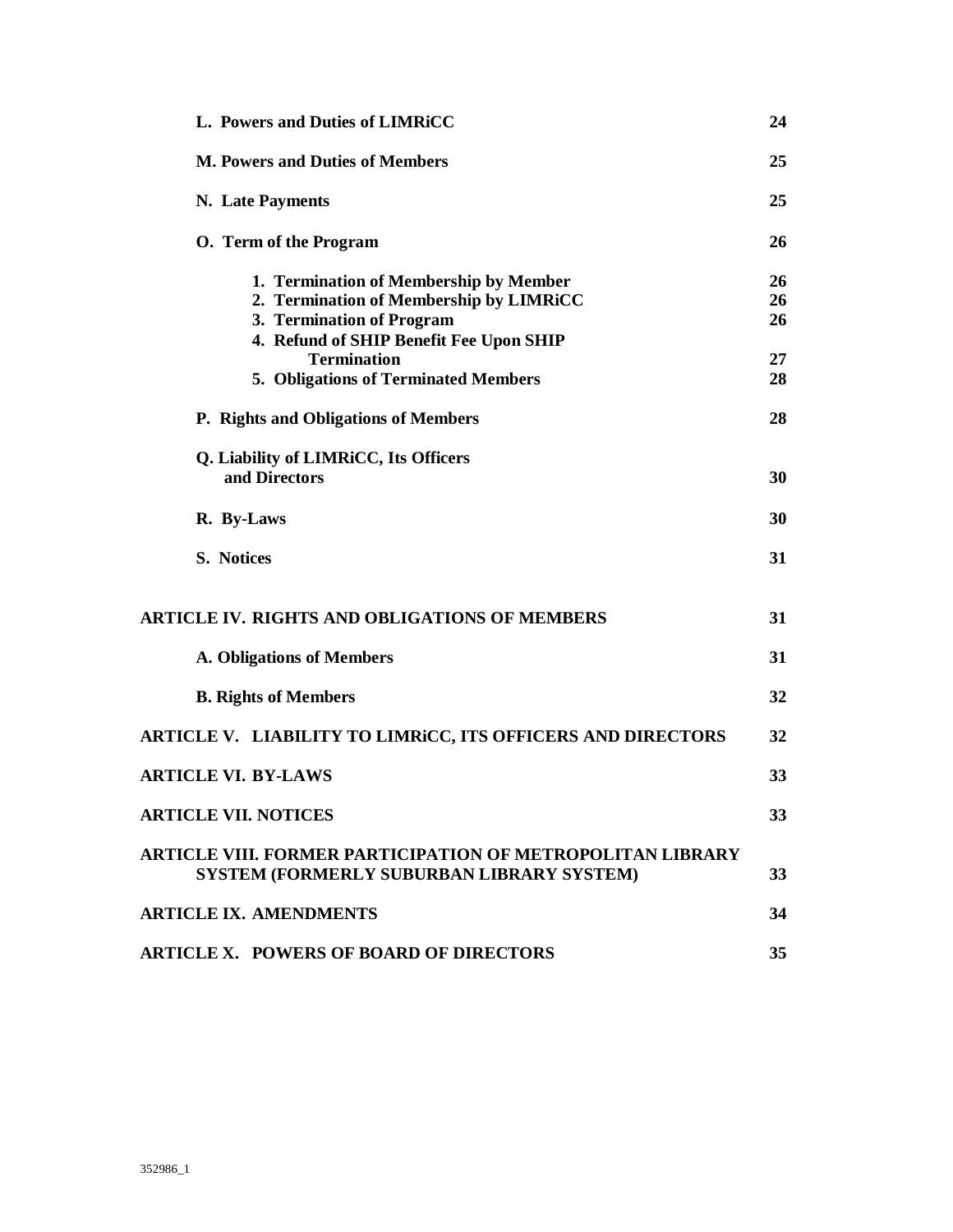## **INTERGOVERNMENTAL AGREEMENT PROVIDING FOR RISK MANAGEMENT AND AUTHORIZING MEMBERSHIP IN THE LIBRARY INSURANCE MANAGEMENT AND RISK CONTROL (LIMRiCC)**

In consideration of the agreements hereinafter provided, the Board of Trustees of the \_ Illinois Heartland Library System (but are instituted to as "Library" or "Member" and the Library Insurance Management and Risk Control Combination, hereinafter referred to as "LIMRiCC" (an intergovernmental entity voluntarily established by contracting Library Systems, Boards of Library Trustees, Library Districts and Intergovernmental Entities that provide services to Public Libraries, Library Districts and Library Systems), agree as follows:

The \_ Illinois Heartland Library System agrees to participate in the following Programs (the Programs) with LIMRiCC:



The Unemployment Compensation Claim Program (UCGA);



Employee Benefit Insurance Program

# **ARTICLE I. THE UNEMPLOYMENT COMPENSATION CLAIM PROGRAM.**

# **A. Findings and Authority.**

- 1. Unemployment claims against Library Districts, Boards of Library Trustees, Library Systems, and Intergovernmental Entities that provide services to Public Libraries, Library Districts and Library Systems can be handled more economically and efficiently if claims are processed on a volume basis.
- 2. The centralization of administration of these claims is consistent with the goals of the Intergovernmental Cooperation Clause of the Constitution of the State of Illinois (Article VII, Section 10) and the Intergovernmental Cooperation Act (5 ILCS 220/1 et seq.) and is further authorized by 820 ILCS 405/1405.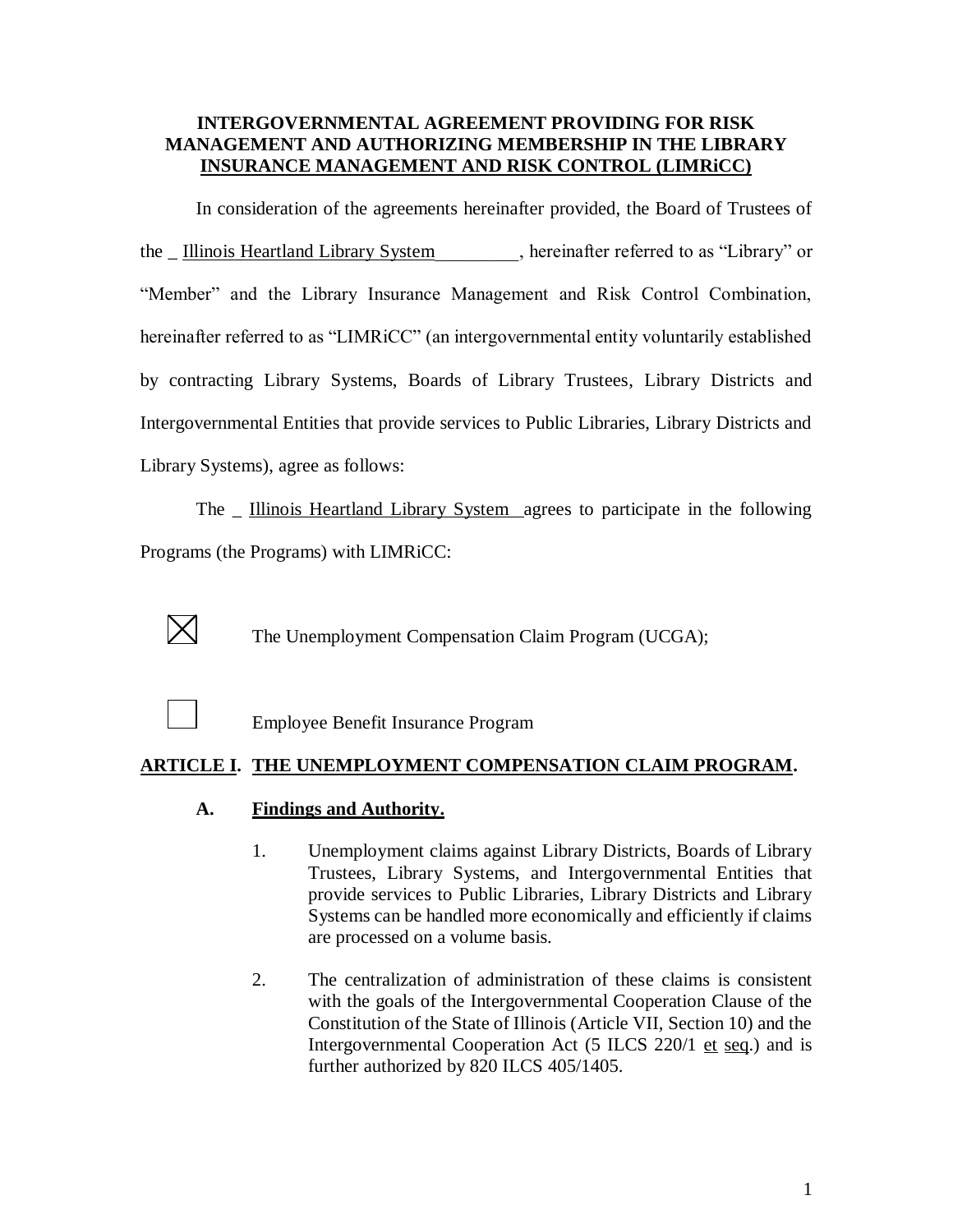3. The members and LIMRiCC, therefore, agree to the Provisions hereinafter set forth for the centralized management of unemployment compensation claims.

### **B. Definitions – (Article I).**

Unless otherwise indicated, terms used herein are defined as provided in "An Act in Relation to Unemployment insurance" approved June 30, 1937, as amended

"Claims" – The Unemployment Compensation Claims made against the Members.

"Final Rate" is defined as fifteen percent of the Rate. In other words, "Final  $Rate'' = Rate/(1-.15)$ .

"Investment Dividend" is defined as Investment Income, if greater than zero.

"Investment Income" is defined as the Total Dividend minus the Underwriting Dividend.

Where the term "LIMRiCC" is used, it shall include LIMRiCC and any private or public corporation it shall retain to assist in the administration and payment of claims unless the context indicates otherwise.

When the term "Member" is used, it shall refer to any entity participating in the Unemployment Compensation Program.

"Member employee" shall include each employee of the Member covered by the Unemployment Compensation Act.

"Member Experience" is defined as the sum of three years of claims divided by the sum of three years of taxable payroll for each Member. In other words, "Member Experience" = Sum ("3 years of claims") / Sum ("3 years of taxable payroll").

"Member Investment Dividend" is defined as the Investment Dividend multiplied by the Premium divided by the total premium. In other words, "Member Dividend" = Investment Dividend \* Premium/Total Premium.

"Member Profit" is defined as premium minus claims, where premiums exceed claims.

"Pooled Account" – All assets of LIMRiCC devoted to the Unemployment Compensation Program.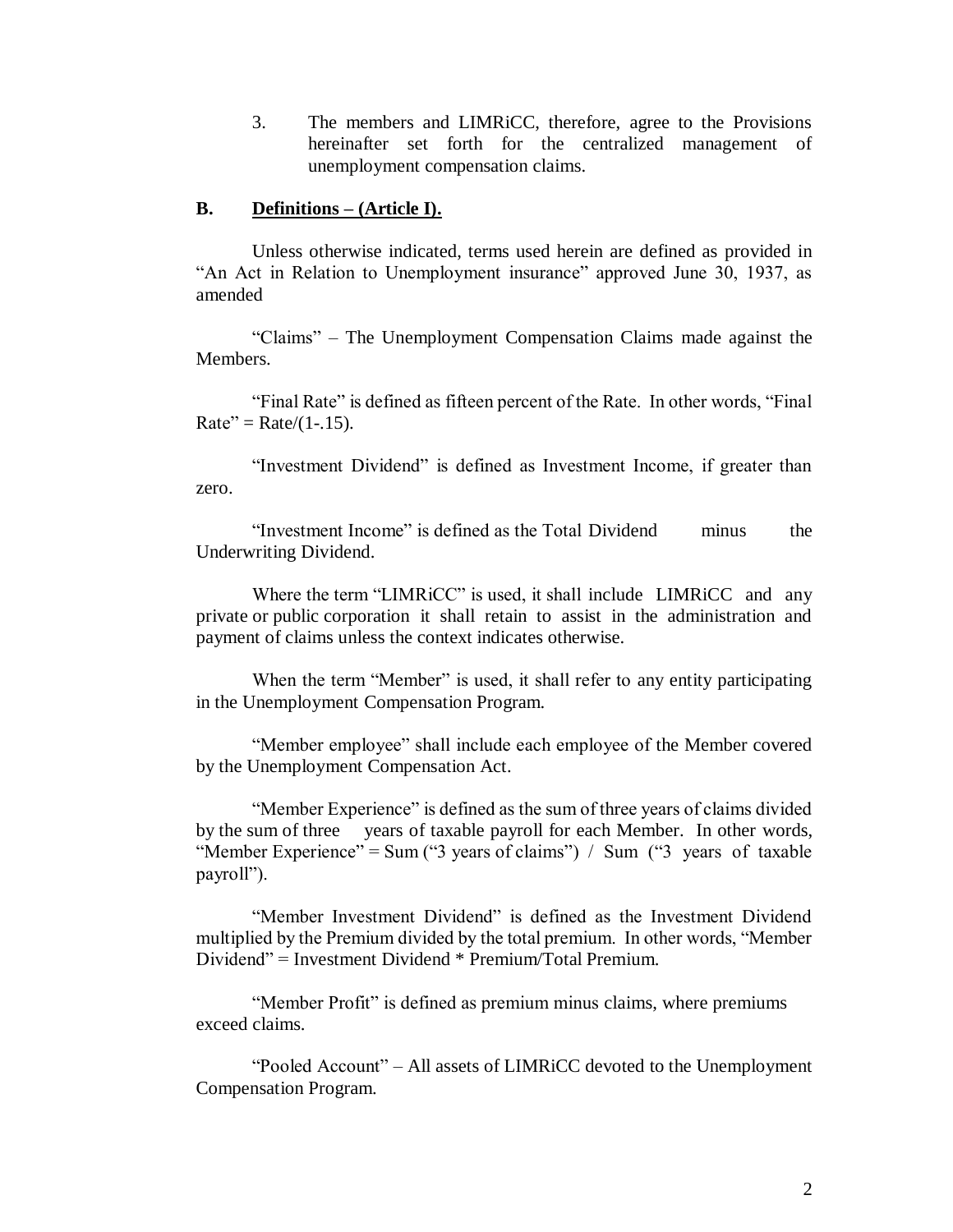"Pool Experience" is defined as the total of three years of claims divided by the total of three years of taxable payroll for the pool. In other words, "Pool Experience" = Total 3 years of claims / Total 3 years of taxable payroll.

"Pool Profit" is defined as the sum of "Member Profit."

"The Previous Agreement: - The Unemployment Compensation Agreement between the Member and Metropolitan Library System(formerly Suburban Library System).

"Profitable Members" – means those Members whose premiums exceed claims made.

"Program" – The Unemployment Compensation Program pursuant to this Agreement.

"Rate" is defined as fifty percent of the Member Experience plus fifty percent of the Pool Experience. In other words, "Rate" =  $\frac{1}{2}$  x Member Experience  $+ \frac{1}{2}$  x Pool Experience.

"Reserve Account" – An account to be maintained at \$1,000,000 subject to temporary reductions for payment of mandated claims, and not available for refunding except on the termination of the Unemployment Compensation Program.

"Underwriting Dividend" is defined as the Underwriting Income, if greater than zero.

"Underwriting Income" is defined as the total premiums subtracting the total claims.

#### **C. Agreements of Members.**

- 1. To designate LIMRiCC to process the claims of the Member.
- 2. That LIMRiCC may contract with private or public corporations for assistance in the processing of claims and the member will share in the cost of administering and paying the claims as provided in this contract.
- 3. That each year this Agreement is in effect, each Member shall pay to LIMRiCC:
	- (a) The Rate multiplied by the wage base set by the State of Illinois; and
	- (b) The Final Rate, as defined herein.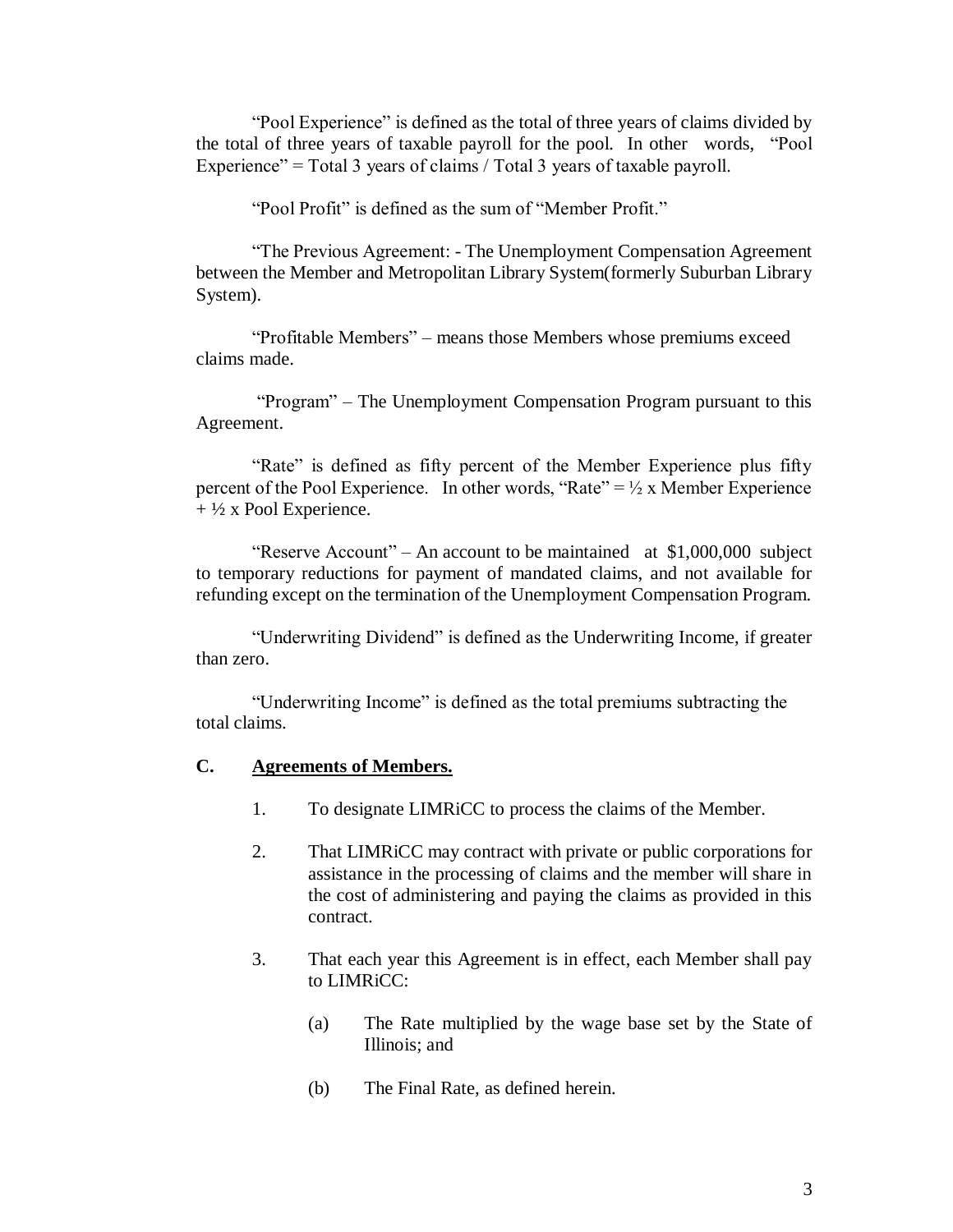The Member shall make these payments in equal quarterly installments due on the 15<sup>th</sup> day of April, July, October and January of each year.

- 4. At such time as merit rating is established for the Member, as hereinafter provided, the above payments shall be adjusted accordingly.
- 5. To elect to be a reimbursing employer during the term of this Agreement.
- 6. That appropriate personnel of the Member will attend meetings conducted by LIMRiCC regarding procedures to reduce claims and that the Member will utilize these procedures.
- 7. To cooperate in all respects with LIMRiCC so that it can exercise the rights, duties and obligations of the Member as an employer concerning claims.
- 8. To provide LIMRiCC with information regarding the facts and circumstances of the termination of any of the Member employees within one working day from termination.
- 9. To furnish LIMRiCC with copies of all reports of Member employees required by the State pursuant to the Unemployment Compensation Act.
- 10. To permit inspection and audit of Member payroll records by LIMRiCC at such times as the inspection or audit does not interfere with the conduct of business. The Member will provide LIMRiCC with a copy of the quarterly report of Member employees.
- 11. To comply with such other reasonable rules and regulations as may be established by LIMRiCC for the administration of the Agreement.
- 12. To permit LIMRiCC to elect not to protest or object to claims or file appeals for allowed claims, provided that the Member shall have the option to defend the claims itself if LIMRiCC elects not to defend. The Member must notify LIMRiCC within two (2) working days of the receipt of the claims, but not later than the due date of any protests, objections or appeals to such claims, if the Member wishes to exercise its option to defend the claims. If the Member has timely notified LIMRiCC of the Member's exercise of this option, LIMRiCC will advise the Member within two (2) working days of the receipt of the claim by LIMRiCC, but not later than the due date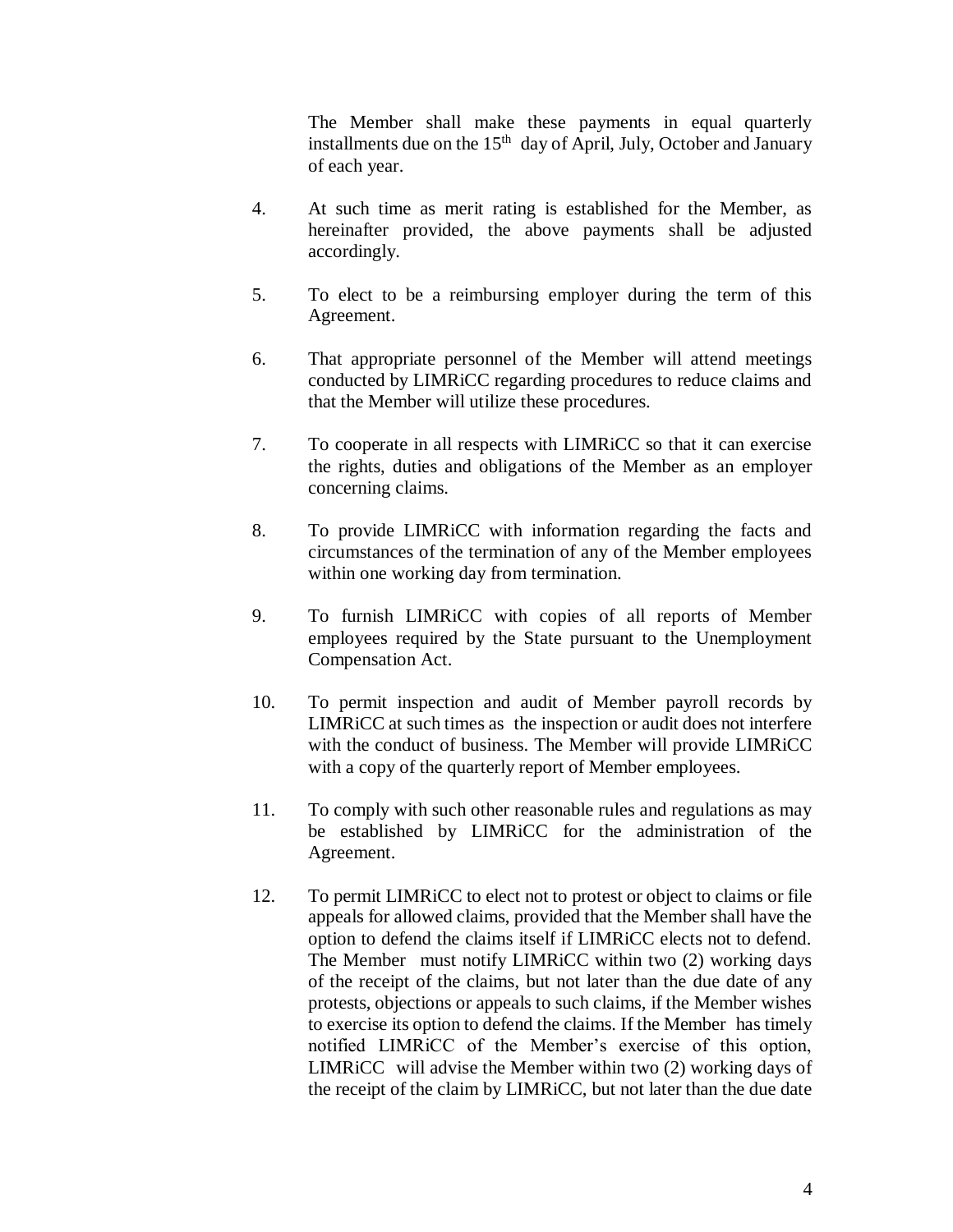of protests, objections, or appeals to such claims, if LIMRiCC elects not to defend.

- 13. To furnish LIMRiCC, or its designee, notice of claims within two working days of the receipt of the claims by the Member, but not later than the due date of any protests, objections or appeals to such claims. In addition, the Member will furnish LIMRiCC such information regarding the claims as LIMRiCC may require.
- 14. To furnish a power of attorney or similar authority to the agent processing claims on behalf of LIMRiCC.

# **D. Powers and Duties of LIMRiCC.**

The powers and duties of LIMRiCC are as follows:

- 1. To act as the designated agent of the Member in the processing and defending of claims subject to the right of LIMRiCC to delegate these responsibilities as provided herein, and to deposit all payments received pursuant to this Agreement in a separate and distinct bank account to be held, administered and paid over as herein provided. Where funds are available for investment they will be deposited in interest bearing accounts or otherwise lawfully invested.
- 2. To pay allowed claims against Member employers.
- 3. To file in the name of and in behalf of Member, protests, objections or appeals to claims that, in the judgment of LIMRiCC, are filed by claimants who are not eligible or who are disqualified pursuant to the Unemployment Compensation Act. LIMRiCC, in its determination, shall exercise that judgment usually exercised by responsible private employers under similar circumstances.
- 4. To cause an evaluation to be conducted for appropriate Member personnel.
- 5. To cause training programs concerning the Unemployment Compensation Act to be conducted for appropriate Member personnel.
- 6. To prepare and file claims for refund where appropriate.
- 7. To maintain a separate record of the contributions made and the claims paid attributable to each Member, that shall be deducted from the credit balance.
- 8. To pay the reasonable charges attributable to the services rendered pursuant to this Program from first, the interest earned, and if this is insufficient, from the principal of the fund. These charges shall include, but not be limited to, contract payments for the services for audit expenses, attorneys fees,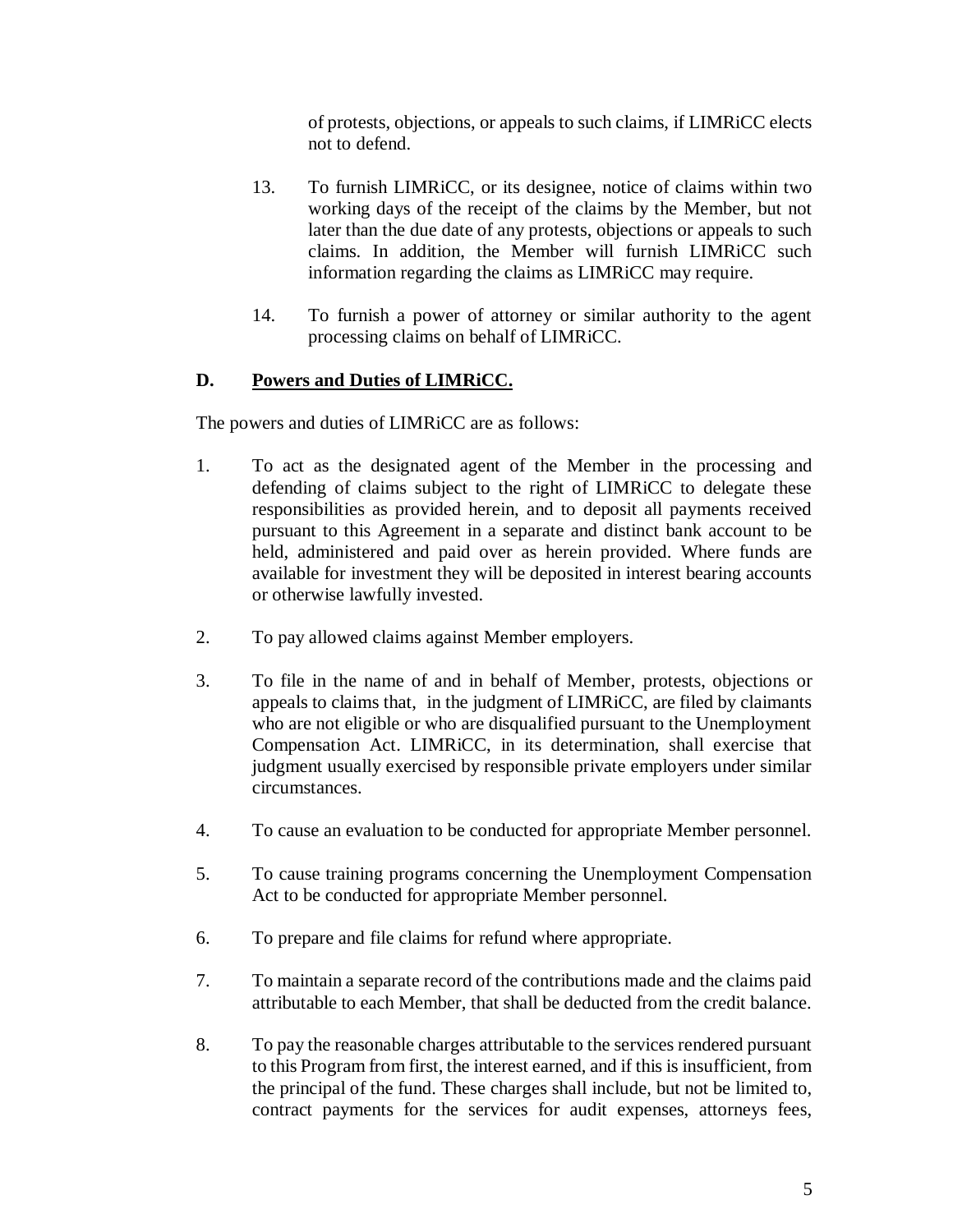equipment, supplies, reimbursement to LIMRiCC for its services and use of its facilities as provided in the BY-Laws of LIMRiCC.

LIMRiCC staff shall manage or contract for services for this Program, provided the annual compensation for these services shall not exceed the Final Rate without the consent of fifty percent (50%) of the Members.

- 9. To set the Rate for each Member as based on the experience of the Pool ("Pool Experience") and the experience of the individual Member ("Member Experience"). The Rate is calculated by adding ½ multiplied by the Member Experience to ½ multiplied by the Pool Experience. For new members, defined as those with less than three years experience in the Program, the Rate is calculated using the Pool Experience only.
- 10. To set forth as in the same manner as in Paragraph 9, if the evaluation establishes that the Member has a deficit balance, a merit rating may be established in excess of 2% but no more than 5%.
- 11. To authorize LIMRiCC at its option purchase insurance from the Pooled Account to cover claims.
- 12. To pay for Members who have participated in the Unemployment Compensation Program for ten (10) or more years [including the Program of Metropolitan Library system (formerly Suburban Library System)], LIMRiCC shall make refunds of funds on hand in the Pooled Account in excess of \$1,000,000 as follows:
	- a. Underwriting Dividends and Member Investment Dividends shall be calculated based on audited, fiscal year-end figures.
	- b. Annually by the end of the second quarter of the fiscal year, Underwriting Dividends shall be paid to those Profitable Members based on the amount of underwriting profit generated by Profitable Members as long as the Pooled Account has funds in excess of \$1,000,000. Underwriting Dividends shall be calculated based on the Underwriting Income for Profitable Members. Each Profitable Member's underwriting is calculated by multiplying the Underwriting Dividend by the Member Profit divided by the Pool Profit. This dividend will count towards the Member's account balance.
	- c. Annually by the end of the second quarter of the fiscal year, Member Investment Dividends shall be paid to all Members as long as the Pooled Account has funds in excess of \$1,000,000. Each Member's Investment Dividend shall be calculated by multiplying the Investment Dividend by the premium divided by total premium. This dividend will not count towards the Member's account balance.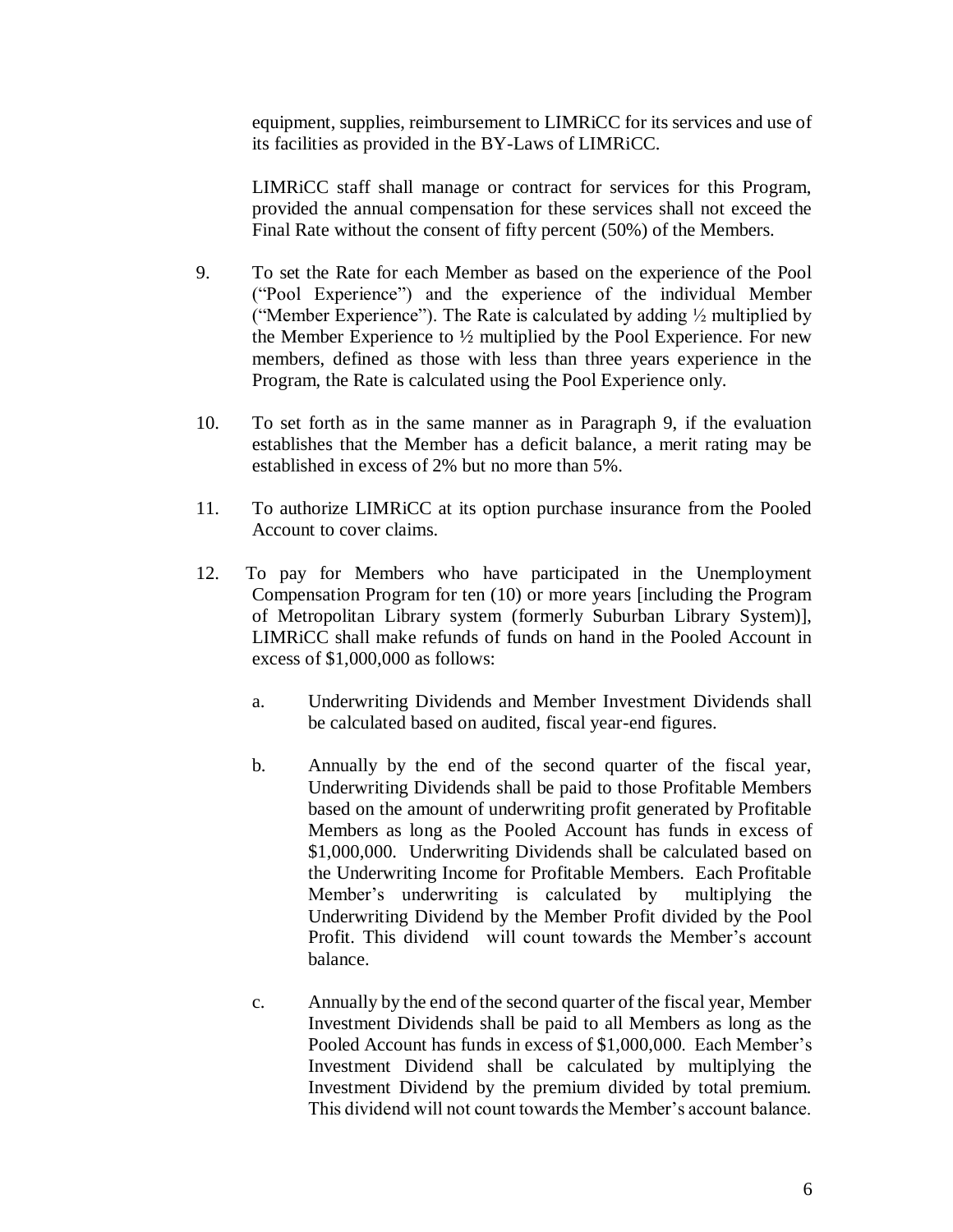## **E. Period of Coverage, Withdrawal and Termination.**

- 1. The initial coverage provided by LIMRiCC shall include all claims by members for persons whose employment is terminated by such Member during the period from July 1, 1993, through December 31, 1993. Coverage shall be continued from year to year thereafter, on a calendar year basis, unless terminated as provided herein. In the event of termination by a Member, assets remaining in the Member's account and reserve account shall not be refunded. Members terminating with a deficit balance shall reimburse LIMRiCC for the deficit. Either party may terminate its participation in the Pooled Account pursuant to this Agreement by giving written notice at least ninety (90) days prior to December 31 of any year this Agreement is in effect and the withdrawal will then be effective as of December 31 of the year of withdrawal.
- 2. LIMRiCC shall continue to cover all claims of the Member's employees whose employment was terminated by the Member during the period this Agreement is in effect, provided the member is not in default; and provided further the Member shall pay any deficit in its account in the Pooled Account. A default in payment by the Member shall be deemed termination by the Member and LIMRiCC shall not cover claims made after the default.

# **F. Prior Coverage – The Previous Agreement.**

Members account balances and merit ratings in the previous agreement with Metropolitan Library System (formerly Suburban Library System), shall be transferred to LIMRiCC and credited to the member's account balance in this LIMRiCC program. There will be no interruption of coverage in the transition from the Previous Agreement.

The coverage for Members with account balances and merit ratings pursuant to the previous Agreement with Metropolitan (formerly Suburban Library System) shall include all claims of such Members for persons whose employment with such Member or with any other employer is terminated prior to June 1, 1993.

# **ARTICLE II. THE SELF-INSURANCE PROGRAM.**

### **A. Purpose.**

It is the purpose of this Self-Insurance Program to create an intergovernmental joint self-insurance program (the "Program") with LIMRiCC, Library Districts, Boards of Library Trustees, Library Systems and Intergovernmental Entities that provide services to Public Libraries, Library Districts and Library Systems (the "Members") under the terms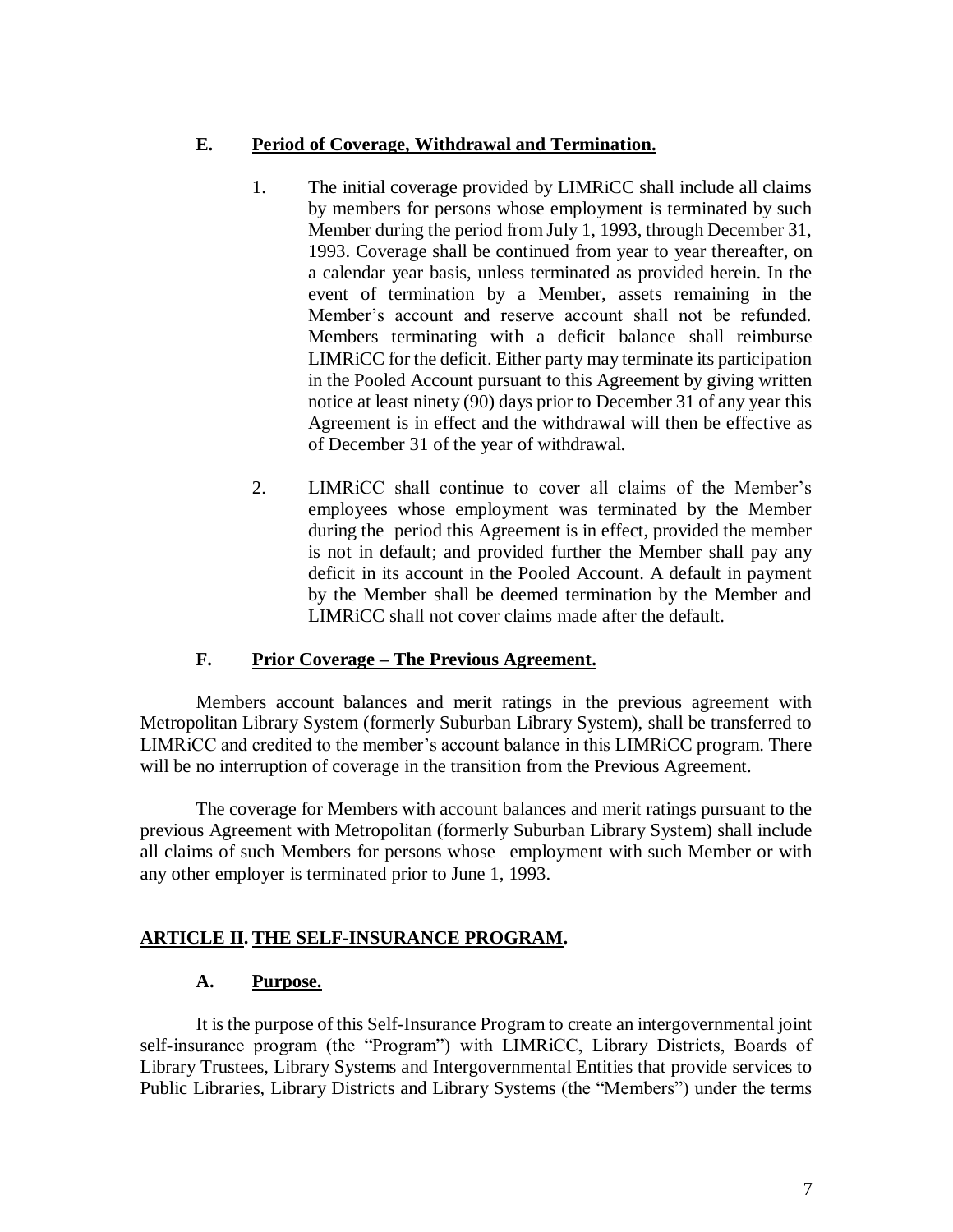and conditions hereinafter set forth, with LIMRiCC as the administrative entity to operate the Program. It is the purpose of the Member to contract with LIMRiCC and to assume joint liability under a joint self-insurance program as a Member.

# **B. Authority.**

The agreements between LIMRiCC, and the Members are authorized by the intergovernmental cooperation clause as set forth in Article VII, Section 10 of the Constitution Act; 5 ILCS 220/1; and by the provisions of the Local Governmental and Governmental Employees Tort Immunity Act. (745 ILCS 10/1-101 et seq.)

# **C. Definitions (Article II).**

- 1. "Member" shall mean any Library District, Board of Library Trustees, Library System or Intergovernmental Entity that provides services to Public Libraries, Library Districts and Library Systems which has executed an agreement which is accepted by LIMRiCC for joint self-Insurance on substantially the same terms as this Agreement.
- 2. "Insured" shall mean a Member and all persons who were, now are, or shall be elected or appointed officials of such Member. The term "Insured" shall include the personnel of any commissions, boards or other units operating by and under the jurisdiction of such Member. The term "Insured" shall not include independent contractors.
- 3. The term "insured" shall also include the estates, heirs, legal representatives or assigns of deceased persons who are already defined as an Insured.
- 4. "Wrongful Act" shall mean any actual or alleged error or misstatement, or misleading statement, or act or omission or neglect or breach of duty, including misfeasance, malfeasance and nonfeasance, by an Insured, as a public official, employee or volunteer of the Member.
- 5. "Loss" shall mean any amount which an Insured is legally obligated to pay or which the Member shall be required by law to pay as indemnity for any claim or claims made against an Insured for Wrongful Act and shall include but not be limited to damages, judgments, settlements, costs of investigation and defense of legal actions (excluding from such costs the salaries of officials or employees of the Member of any governmental body), claims or proceedings and appeals therefrom, costs of attachment or similar bonds; provided always, however, such amount of Loss shall not include fines or penalties imposed by law or the cost of investigation or defense in connection therewith or matters which may be deemed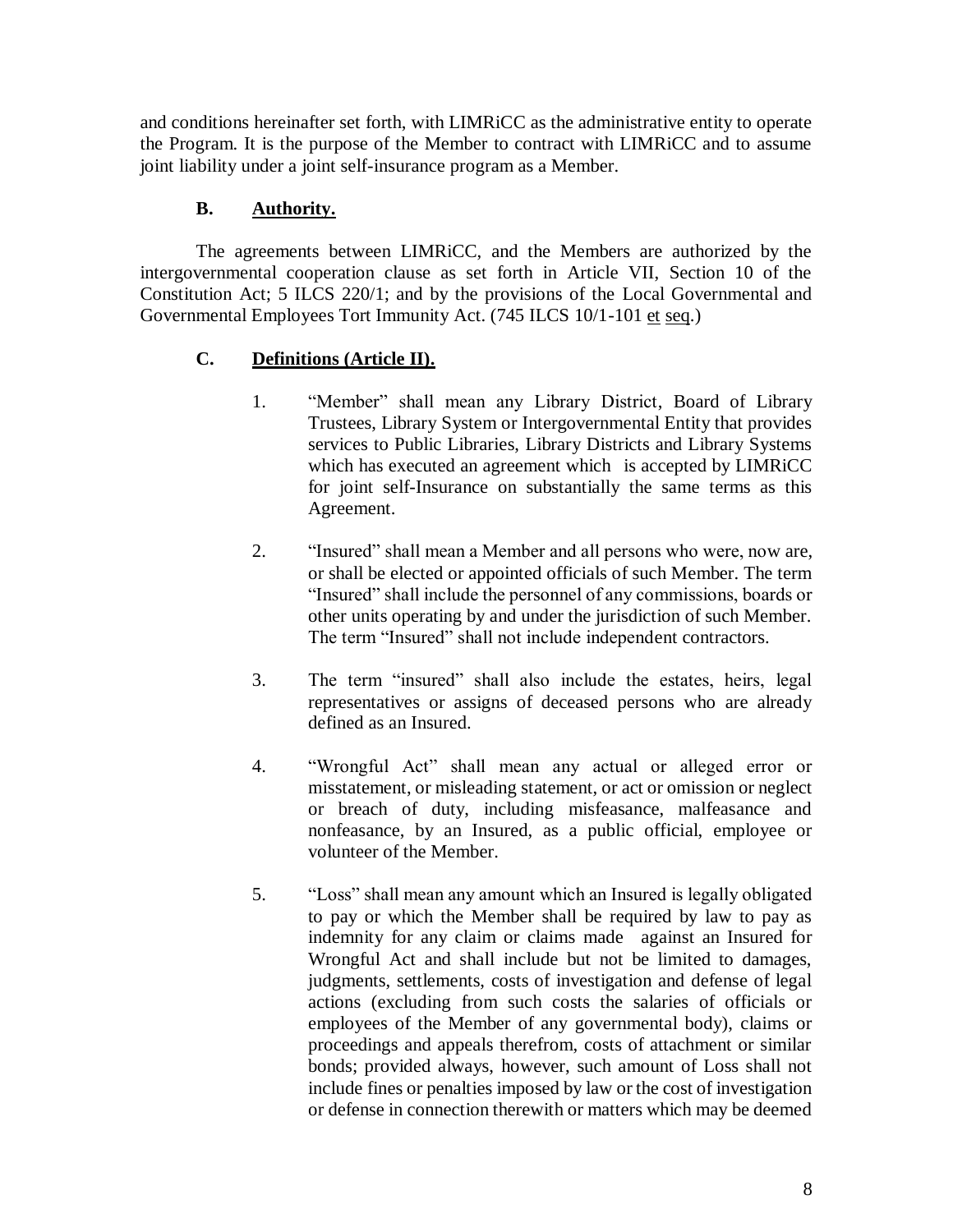uninsurable under the law pursuant to which this Agreement shall be construed.

Subject to Article II, E, punitive damages, to the extent permitted by law, shall be insured as a Loss.

- 6. The "Term of the Agreement" shall mean the term of coverage provided in the Prior Self-Insurance Agreement. If there is no Prior Self-Insurance Agreement, then the Term of Agreement shall be the period of one (1) year following effective date of this Agreement. The Term of the Agreement shall be extended for additional 12 month periods unless terminated by 60 days notice prior to the expiration date by either party provided payment has been made by the member prior to the commencement of the extended term.
- 7. The "Prior Self-Insurance Agreement" shall mean the previous self insurance agreement with the Metropolitan Library System (formerly Suburban Library System) and the Pool. There shall be no interruption of coverage in the transition from the Prior Self-Insurance Agreement.

# **D. Insuring Agreement.**

- 1. LIMRiCC will pay (solely from the proceeds of payments from the members) on behalf of the Member all Loss which the Insured shall be legally obligated to pay for any civil claim or claims first made against the Insured because of a Wrongful Act, provided that the claim is first made during the Term of the Agreement and written notice of said claim is received by LIMRiCC during the Term of the Agreement or within thirty (30) days thereafter.
- 2. LIMRiCC (solely from the proceeds of payments from the Members) will pay the Insured's defense costs arising out of claims, demands or actions seeking relief or redress from Wrongful Acts in any form other than money damages. The maximum amount of recovery under this extension is One Hundred Thousand Dollars (\$100,000.00) for any such claim, less the One Thousand Dollar deductible, provided that the claim is first made during the Term of the Agreement and written notice of said claim is received by LIMRiCC during the Term of the Agreement or within thirty (30) days thereafter.
- 3. Extensions. This Agreement shall cover Loss arising from any civil claim or claims made against the estates, heirs, legal representatives or assigns of deceased persons who were Insured at the time of the Wrongful Act upon which such civil claim or claims are based.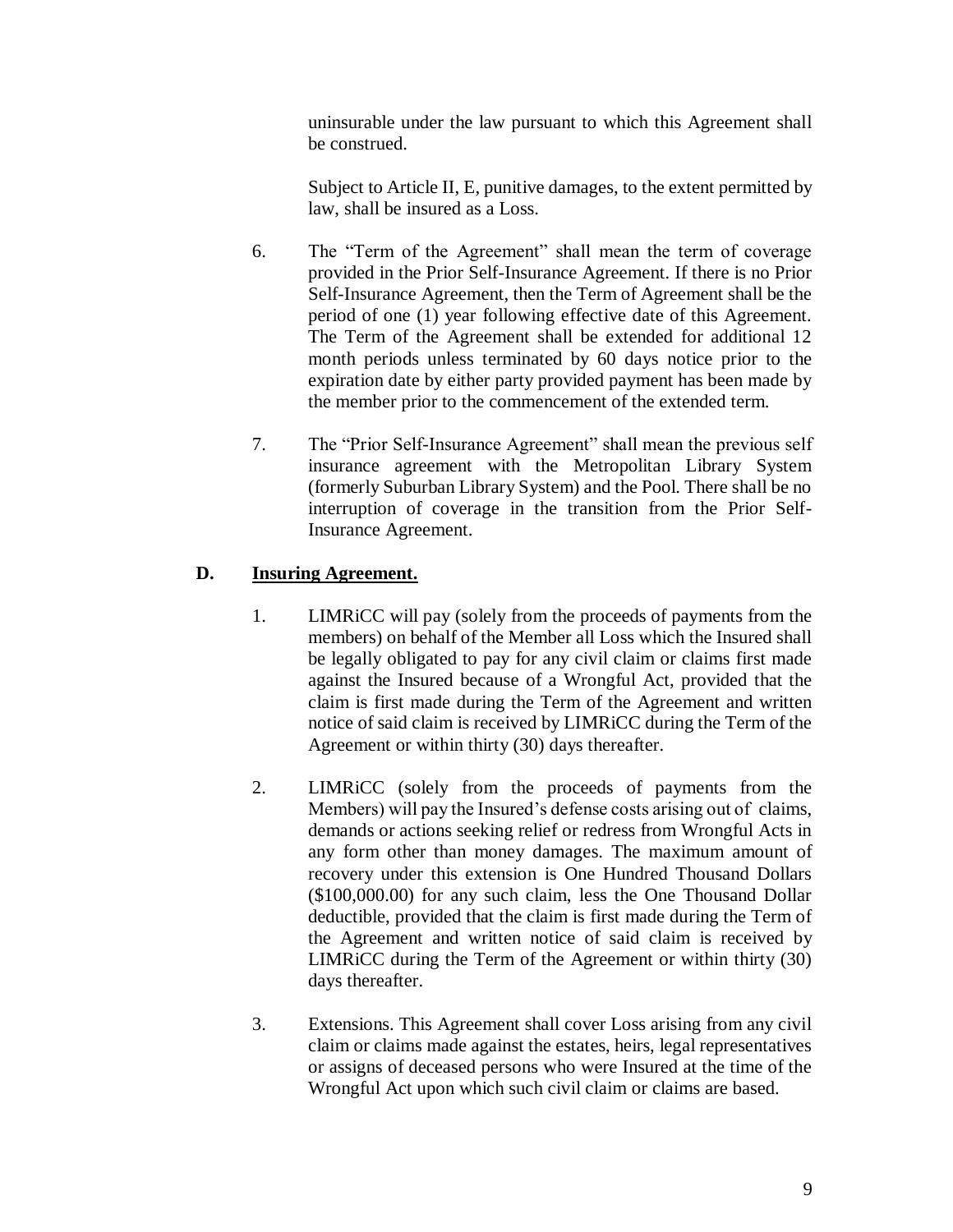# **E. Exclusions.**

# **Subject to Article II-H.5.**

LIMRiCC shall not make payment for Loss in connection with any claims made against the Insured allegedly based upon or arising out of one or more of the following:

- 1. Gaining any personal profit or advantage to which the Insured was not legally entitled;
- 2. The return by an Insured of any remuneration in fact paid to the Insured if payment of such remuneration shall be held by the court to be in violation of law;
- 3. Brought about or contributed to by the dishonest acts of the Insured, which were committed by the Insured with actual dishonest purpose and intent and were material to the cause of action.
- 4. (a) any damages, whether direct, indirect or consequential, arising from, or caused by bodily injury, sickness, disease or death;

(b) loss or criminal abstraction of, damage to or destruction of any tangible property or the loss of use of such property by reason of the foregoing;

- 5. (a) false arrest, assault, battery, detention or imprisonment, or malicious prosecution;
	- (b) defamation, including, but not limited to, libel or slander;
	- (c) a publication or utterance in the course of or related to advertising, broadcasting or telecasting activities by or on behalf of the Member;
	- (d) wrongful entry or eviction or other invasion of the right of private occupancy.
- 6. "Willful and wanton conduct," meaning a course of action which shows an actual or deliberate intention to cause harm or that, if not intentional, shows an utter indifference to or conscious disregard for the rights of others;
- 7. The discharge, dispersal, release or escape or saturation of smoke, vapors, soot, fumes, acids, alkalis, toxic chemicals, liquids or gases,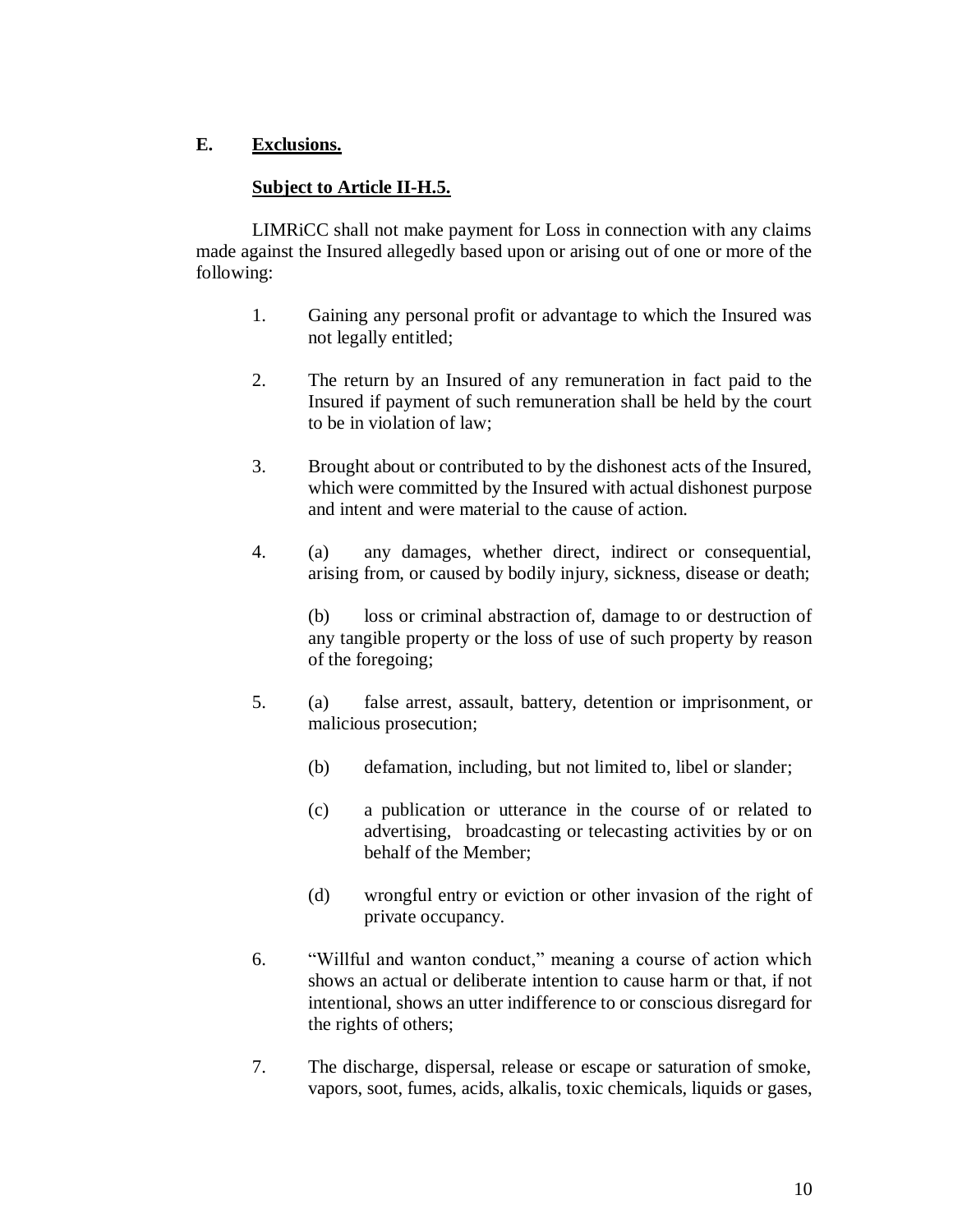waste materials, asbestos or other irritants, contaminants or pollutants into or upon land, the atmosphere or any watercourse or body of water, or any object, whether sudden or not;

- 8. (a) asbestos or any asbestos-related injury or damage; or
	- (b) any alleged act, error, omission or duty involving asbestos, its use, exposure, presence, existence, detection, removal, elimination or avoidance; or
	- (c) the use, exposure, presence, existence, detection, removal, elimination or avoidance of asbestos in any environment, building or structure.
- 9. Based upon, arising out of, directly or indirectly resulting from or in consequence of, or in any way involving actual, alleged or threatened nuclear reaction, radiation, contamination, materials or waste, regardless of the cause;
- 10. Prior to pending litigation as of the effective date of this Agreement and excluding as well, all future claims or suits based upon, arising out of or attributable to said prior or pending litigation;
- 11. A violation of the Americans with Disabilities Act of 1990 as amended from time to time.

The Wrongful Act of any Insured shall not be imputed to any other insured for the purpose of determining the applicability of the foregoing exclusions.

### **F**. **Payments by Members – Assessments.**

Each Member shall pay LIMRiCC One Thousand Two Hundred Dollars (\$1,200) for the first year of coverage and One Thousand Dollars (\$1,000) for each year of coverage thereafter.Payments are made prior to the term of coverage. Each Member shall receive credit for payments made and coverage pursuant to the Prior Self-Insurance Agreement.

If funds of the Program are insufficient in the judgment of LIMRiCC, then LIMRiCC may assess the Members for additional payments. Each Member shall be assessed an equal amount.

If a 12-month discovery period is elected by the Member pursuant to paragraph H-2, such Member shall pay LIMRiCC Eight Hundred Dollars (\$800.00).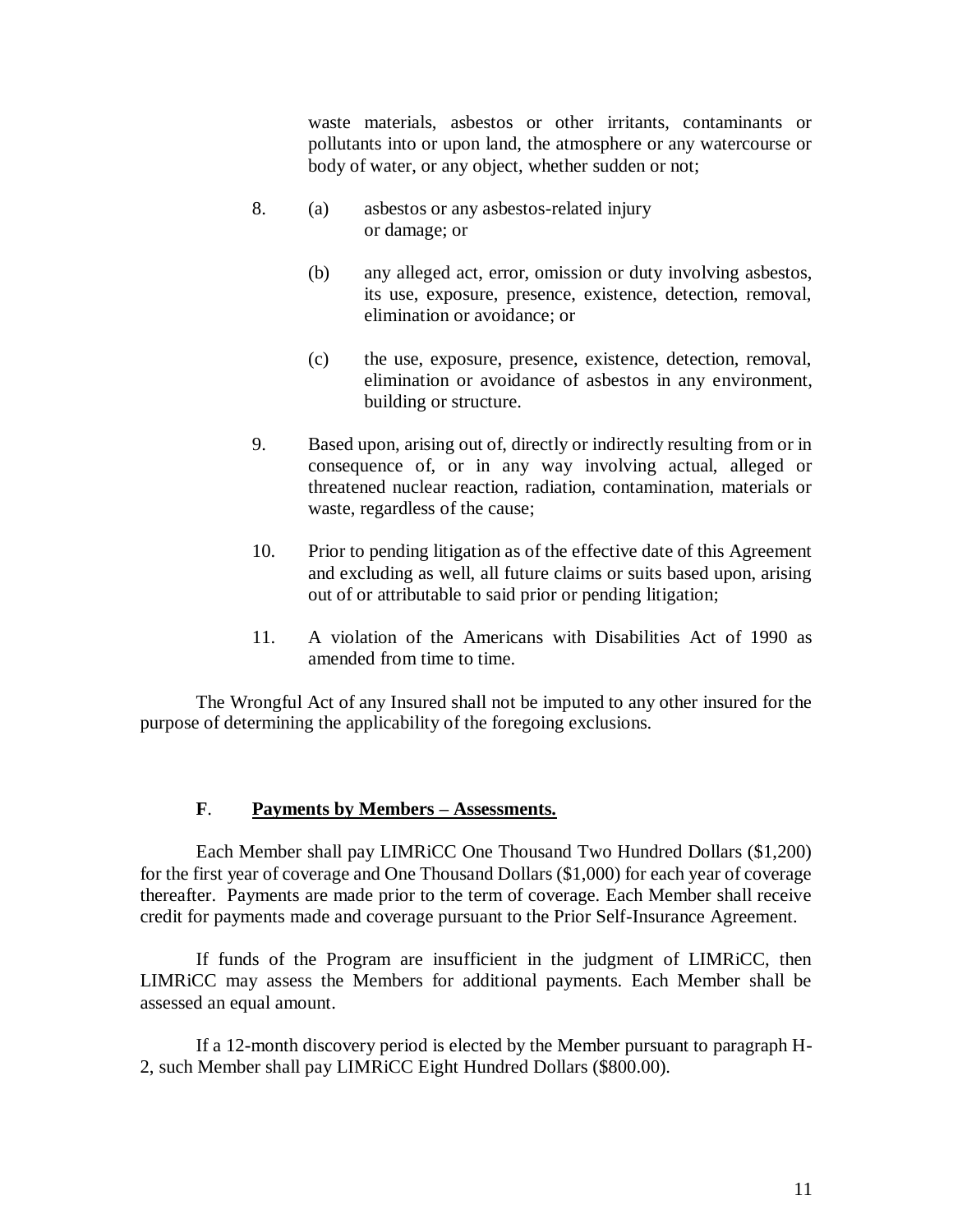The Members shall pay the first One Thousand Dollars (\$1,000.00) of each Loss.

# **G. Powers and Duties of LIMRiCC.**

LIMRiCC shall have the following powers and duties in the administration of the Program:

- (1) To employ agents, employees and independent contractors including legal counsel;
- (2) To purchase or lease equipment, machinery, or personal property necessary for the carrying out of the purpose of the Program;
- (3) To carry out educational and other programs relating to risk reductions;
- (4) To collect the funds and administer the Program;
- (5) To provide risk management services;
- (6) To carry out such other activities as are necessarily implied or required to carry out the purposes of the Program; and
- (7) To work with LIMRiCC staff or to contract for service to manage the Program as provided in the By-laws, provided the annual compensation for these services shall not exceed TWELVE THOUSAND DOLLARS (\$12,000.00)

# **H. Conditions.**

# **1. Warranty Clause.**

It is represented and warranted that the particulars and statements contained in application of the Member included in the prior Self-Insurance Agreement, a copy of which is attached hereto, is reaffirmed as of the inception date of this Agreement and is the basis of this Agreement and is considered as incorporated in and constituting part of this Agreement.

A new application shall be made in the form attached hereto and is subject to review and approval by LIMRiCC.

# **2. Discovery Period.**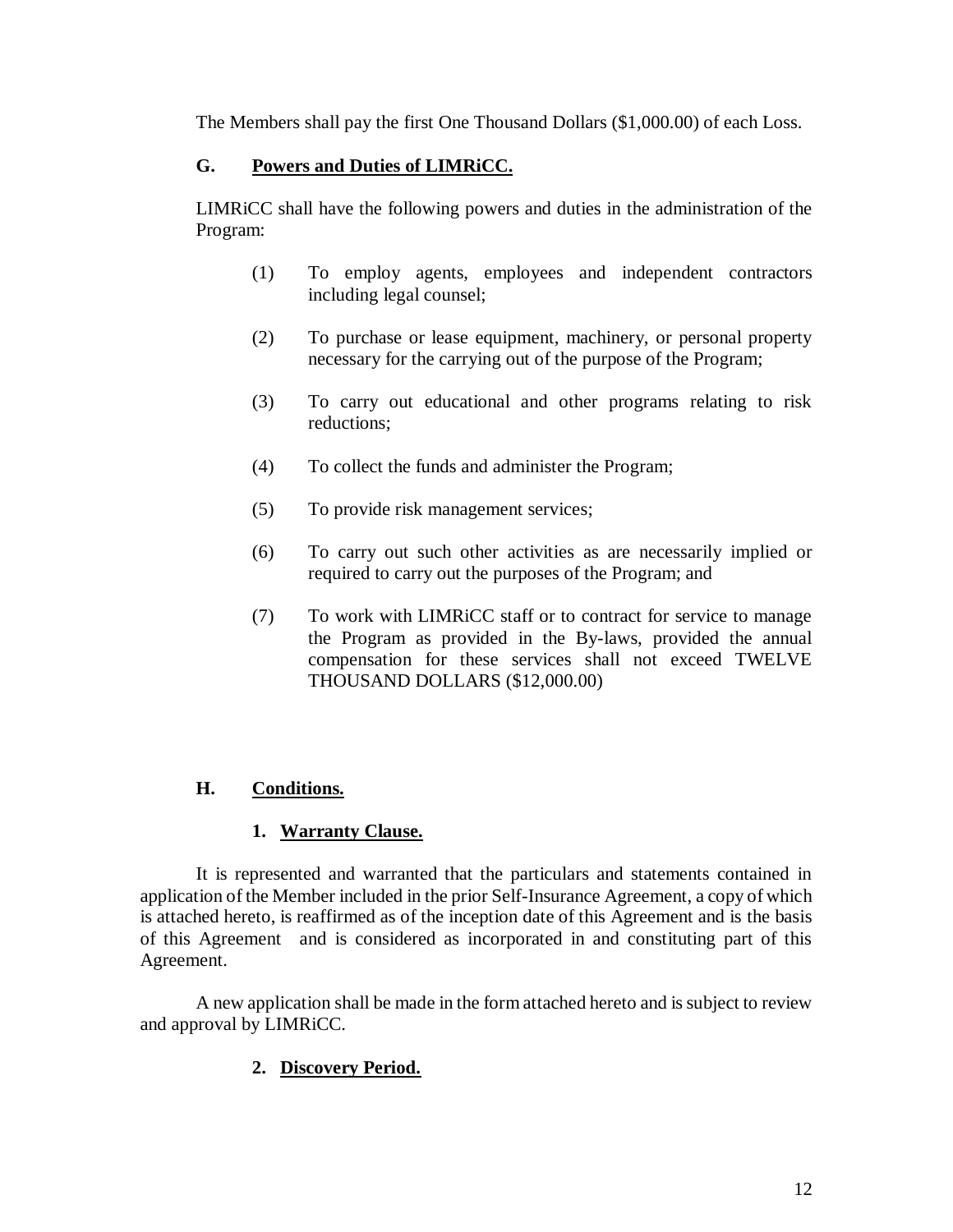If LIMRiCC shall cancel or refuse to renew this Agreement, the Member shall have the right to an automatic extended discovery period upon payment of the additional premium set forth in paragraph F in respect of any claim or claims which may be made against the Insured during the period of twelve (12) months after the date of such cancellation or non-renewal, but only in respect of any Wrongful Act committed during the Term of the Agreement and before the date of such cancellation or non-renewal, provided, however, that written application to LIMRiCC for such extension and payment of the premium therefore must be made within thirty (30) days following such cancellation or non-renewal.

## **3. Limits of Payment for Losses.**

Payment for Losses under Article II, D.1 shall be limited to One Million Dollars (\$1,000,000.00) per occurrence. Pursuant to Article II, F, the One Thousand Dollars (\$1,000.00) to be paid by the Member shall be deducted by LIMRiCC for each loss occurring from separate claim.

## **4. Loss Provision.**

If during the Term of the Agreement or extended discovery period:

- (a) the Member or the Insured shall receive written or oral notice from any person that it is the intention of such person to hold the Insured responsible for the results of any specified Wrongful Act done or alleged to have been done by the Insured while acting in the capacity aforementioned; or
- (b) the Member or the Insured shall become aware of any occurrence which may subsequently give rise to a claim being made against the Insured in respect of any such alleged Wrongful Act;

then Member or the Insured shall, as soon as practicable, give written notice to LIMRiCC of the receipt of such written or oral notice under Clause 4(a) or of such occurrence under Clause 4(b). Upon LIMRiCC's receipt of such notice, any claim which may subsequently be made against the Insured arising out of such alleged Wrongful Act shall, for the purposes of this Agreement, be treated as a claim made during the Term of the Agreement in which such notice was given, or if given during the extended discovery period as a claim made during such discovery period.

The Member or the Insured shall, as further condition precedent to the Insured's right to be indemnified under this Agreement, give LIMRiCC any information and all such cooperation as LIMRiCC may reasonably require and as shall be in the Insured's power.

# **5**. **Defense, Settlement and Selection of Counsel.**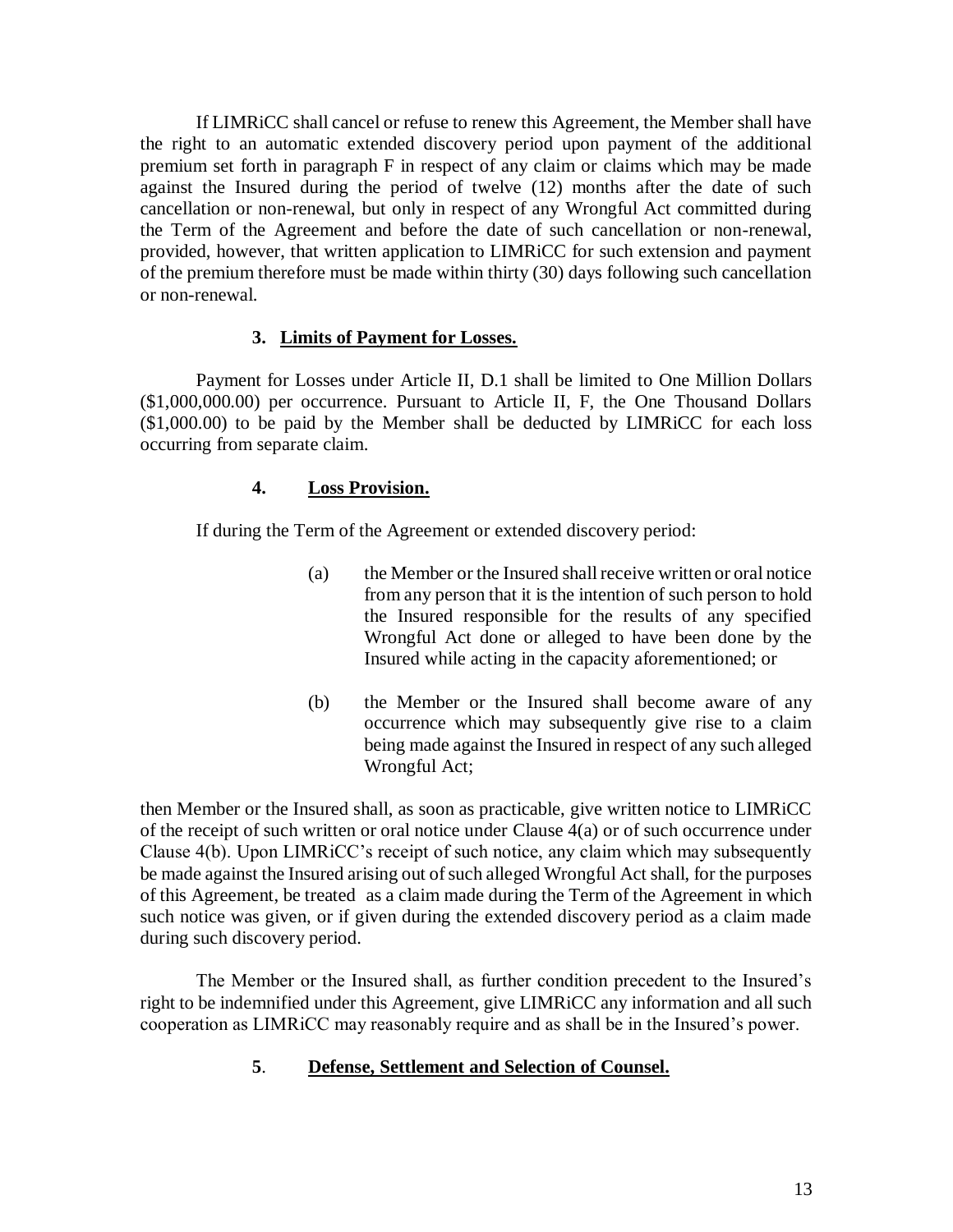In the event of a claim, the Insured shall take reasonable measure to protect their interests and shall promptly advise LIMRiCC in the event of a claim. If defense of a suit shall be required, LIMRiCC shall consult with the Insured regarding the appointment of counsel. If there is no agreement on the selection, then LIMRiCC shall appoint counsel.

In the event a claim shall be made that is insured under this Agreement and the claim is combined with another claim arising out of the same occurrence that is excluded under Article II-E, then the insured may select independent counsel for the insured's defense for the excluded claim and LIMRiCC will reimburse the insured for the reasonable expenses of independent counsel.

Subject to the foregoing, no cost of expenses shall be incurred on behalf of LIMRiCC under any circumstances without its consent. In the event the Insured and LIMRiCC cannot agree on the allocation or apportionment of counsel's fees and expenses, then under such circumstances the Insured's right of indemnity for such expenses and fees shall not mature until the claim giving rise thereto has been finally and completely adjudicated and-or settled.

LIMRiCC shall not commit the Member to any settlement without the Member's consent. However, if the Insured shall refuse to consent to any settlement recommended by LIMRiCC and shall elect to contest the claim or continue any legal proceedings in connection with such claim, then subject to the provisions of connection with such claim, then subject to the provisions of Article II, H.3, LIMRiCC's liability for the claim shall not exceed the amount for which the claim could have been settled including costs, charges and expenses incurred with its consent up to date of such refusal.

#### **6. Action Against LIMRiCC.**

No action shall lie against LIMRiCC unless as a condition precedent thereto, there shall have been full compliance with all of the terms of this Agreement, and until the amount of the Insured's obligation to pay shall have been finally determined either by judgment against the Insured after actual trial or by written agreement of the Insured, the claimant and LIMRiCC.

Any person or organization or the legal representative thereof who has secured such judgment or written agreement shall thereafter be entitled to recover under this Agreement to the extent of the insurance afforded by this Agreement. No person or organization shall have any right under this Agreement to join LIMRiCC as a party to any action against the Insured, to determine the Insured's liability, nor shall the Pool be impleaded by the Insured or the legal representative of the Insured.

The bankruptcy or insolvency of the Insured or the Insured's estate shall not relieve LIMRiCC of any of its obligations hereunder.

The liability of LIMRiCC shall be limited to the proceeds of payments and assessments of the Members made pursuant to this Article II – Self Insurance pursuant to prior self-insurance Agreement.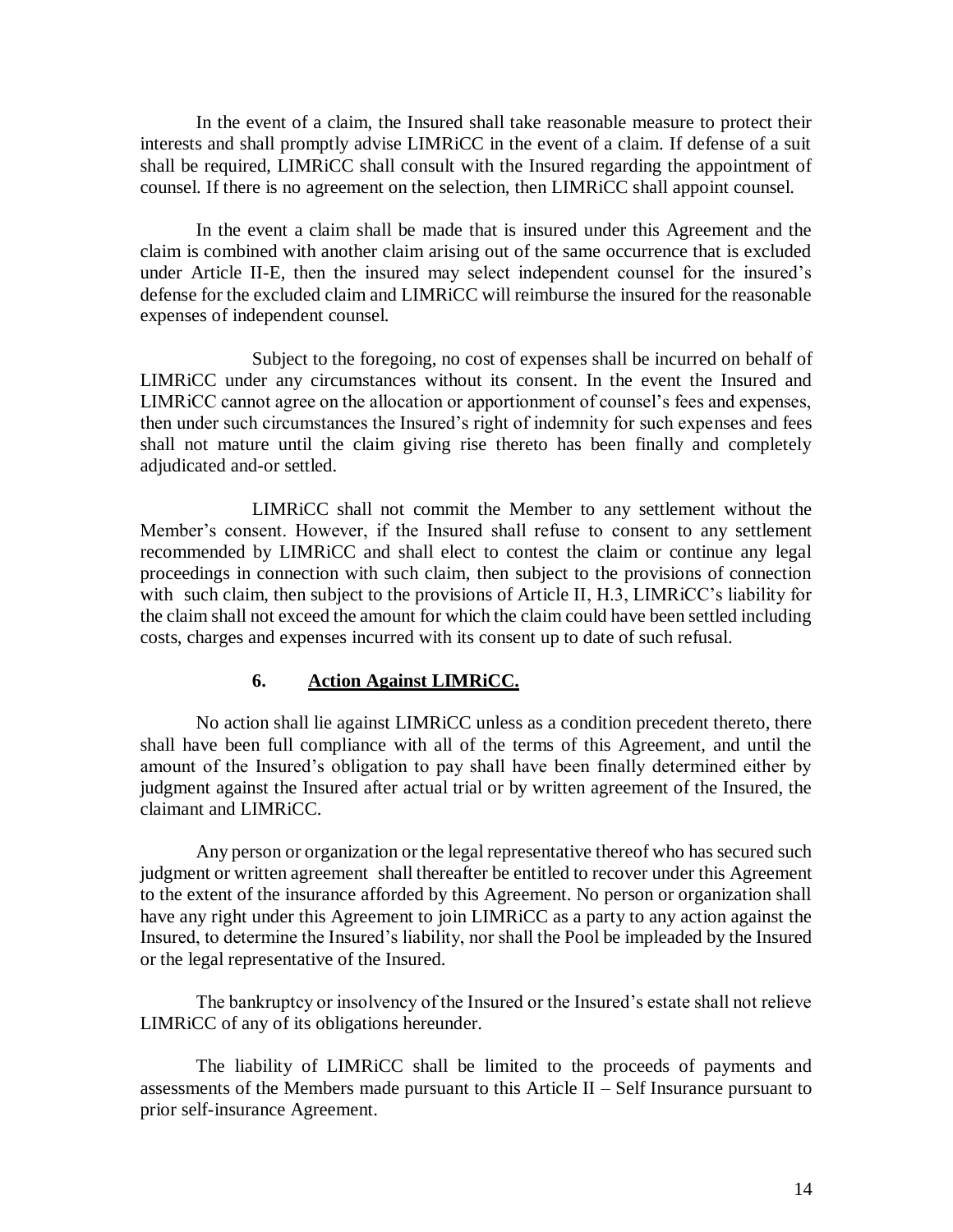## **7. Subrogation.**

In the event of any payment under the Agreement, LIMRiCC shall be subrogated to all the Insured's rights of recovery therefore against any person or organization, and the Insured shall execute and deliver such instruments and papers and do whatever else is necessary to secure such rights. The Insured shall do nothing after Loss to prejudice such rights.

## **8. Changes.**

The terms of this Agreement shall not be waived or changed except by written endorsement issued to for a part of this Agreement.

## **9. Assignment.**

There shall be no assignment of interest under this Agreement.

## **10. Authorization Clause and Notices.**

By acceptance of this Agreement, all Insured agree that the Member shall act on behalf of all Insured, officers and employees of the Member with respect to the giving and receiving of notice of claim or cancellation or non-renewal, the payment of premiums and the receiving of any return premiums that may become due under this Agreement. Notice to that individual named in the Application at the address of the member shall also constitute notice to all Insured.

All notices of claims or any other notice required to be given to LIMRiCC under this Agreement shall be in writing and shall be addressed to:

> LIMRiCC P.O. Box 1016 Orland Park, Illinois 60462

# **11. Acceptance.**

By acceptance of this Agreement, the Member and the Insured agree that this Agreement embodies all agreements existing between themselves and LIMRiCC relating to joint self-insurance.

# **12. Other Insurance.**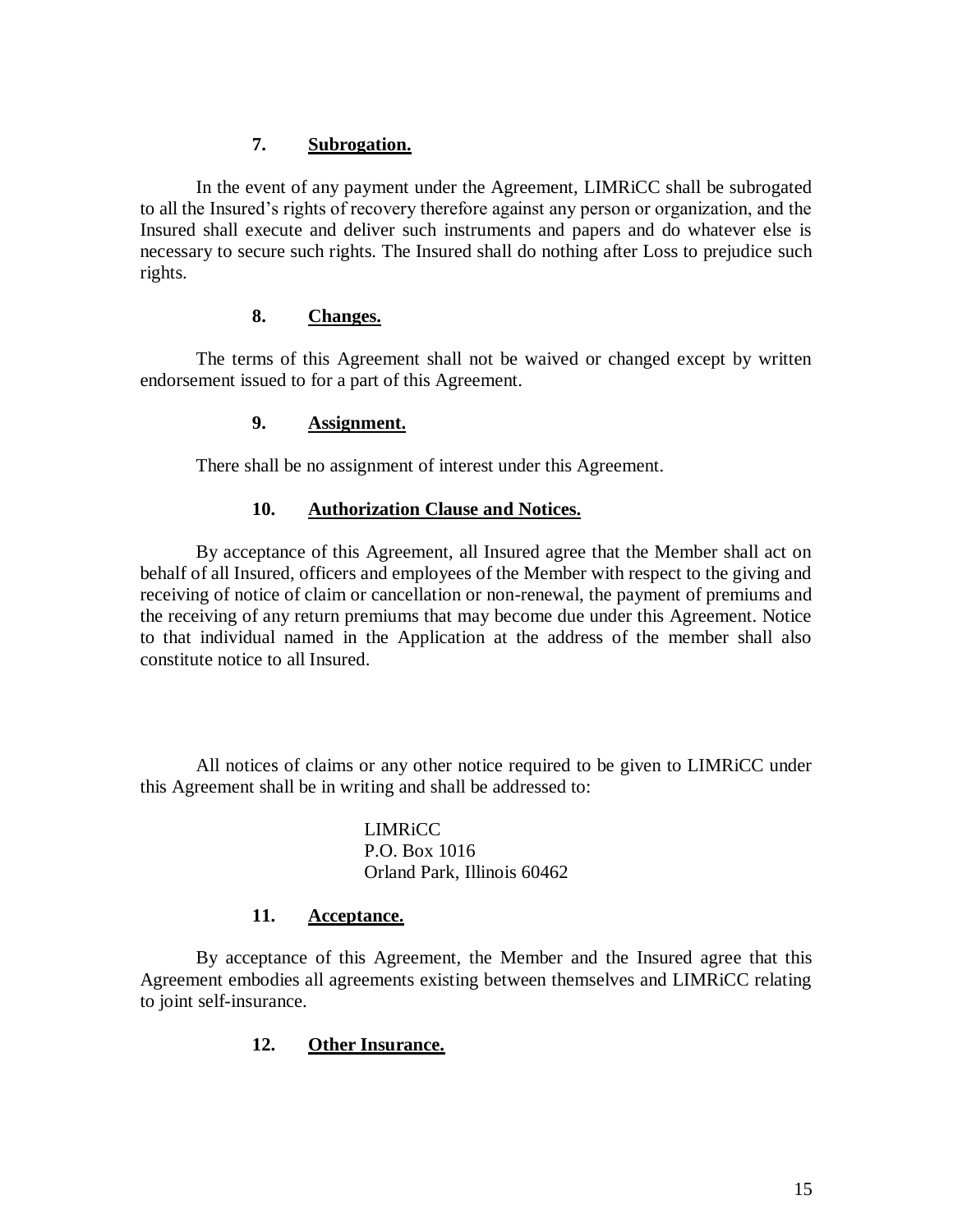If the Member or any Insured has other valid and collectible insurance insuring against a Loss covered by this Agreement, the insurance provided by this Agreement shall be secondary to and shall apply in excess of such other insurance.

# **I. Cancellation.**

This Agreement may be canceled by the Member for itself and its Insured by mailing to LIMRiCC written notice stating when thereafter the cancellation shall be effective.

Subject to Article II, H.2, LIMRiCC may cancel this Agreement and shall thereupon mail to the Member notice stating when not less than sixty (60) days thereafter such cancellation shall be effective. Prior to the effective date of such cancellation, the member shall be given an opportunity to be heard by LIMRiCC. After the hearing, LIMRiCC shall determine whether to affirm or rescind the cancellation. Notwithstanding the foregoing, this Agreement may also be canceled by LIMRiCC upon not less than ten (10) days notice when the cancellation is being effected by reason of the Member's nonpayment of premium.

The mailing of notice as aforesaid shall be sufficient proof of notice.

The time of surrender or the effective date and hour of cancellation stated in the notice shall become the end of the Agreement period.

Cancellation shall be subject to the liability of the Member for assessments pursuant to paragraph F, where the assessment results from a claim made prior to the effective date of cancellation. Cancellation by LIMRiCC shall be subject to LIMRiCC's liability, if any, for claims made prior to the effective date of cancellation.

# **J. Non-Renewal.**

If LIMRiCC refuses to renew the Agreement for any additional one-year period, it shall so notify the Member at least sixty (60) days prior to the termination date of the current Agreement. In the absence of such notice, the Member may renew the Agreement each year for an additional one-year period by paying the annual premium prior to the termination date of the current Agreement.

# **K. Participation In Unexpended Funds.**

# **1. Cancellation.**

In the event LIMRiCC cancels the Agreement with a Member, the Member shall receive a pro-rata refund of the amount it has paid for coverage for the period of time that it does not receive coverage. The Member shall also participate in the first five-year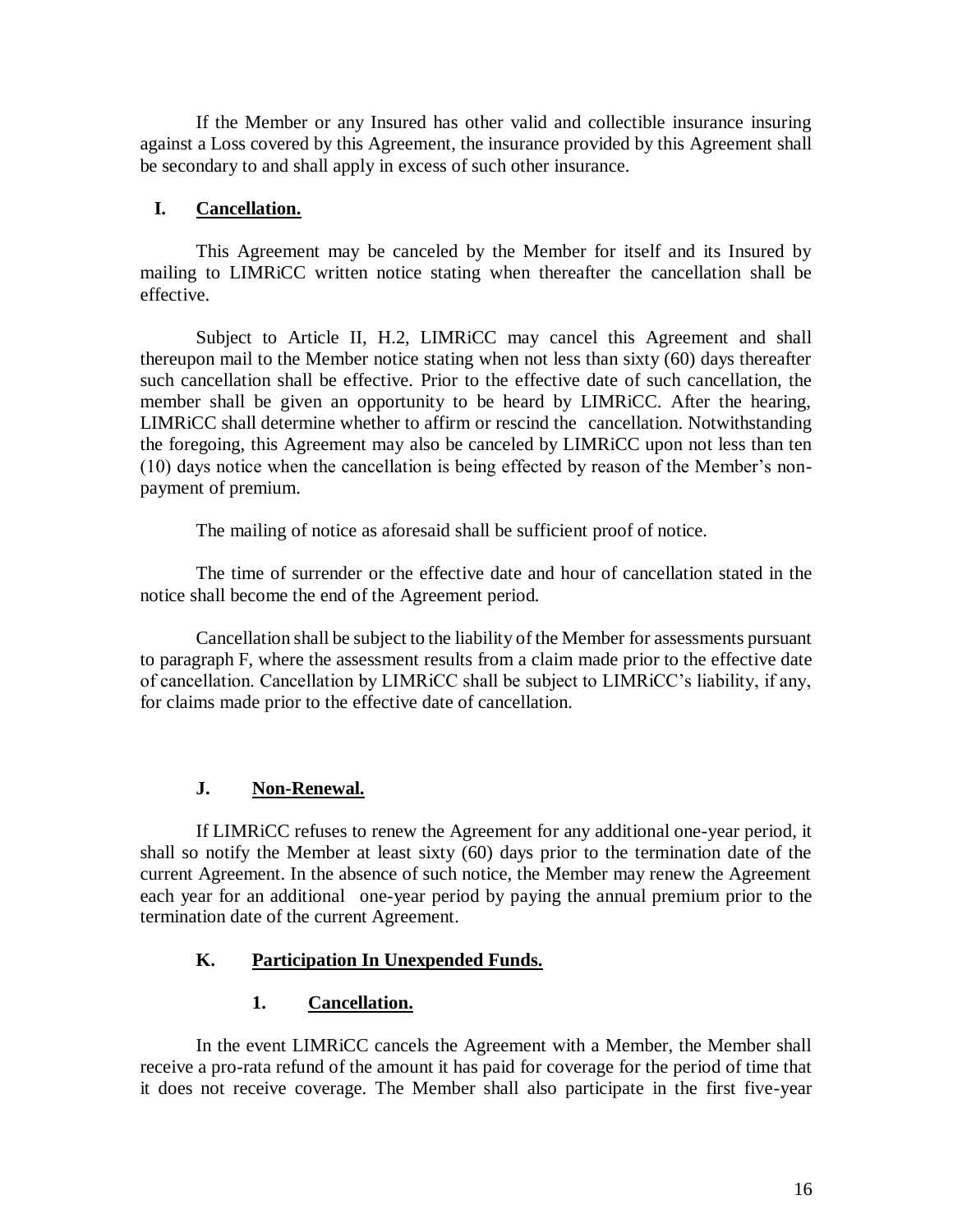distribution after its cancellation of coverage under the Agreement, to the extent of ten percent (10%) of a five-year Member's distribution for each full year of coverage.

### **2. Membership for Five or More Years.**

Members who have participated for five (5) years shall receive a distribution of unexpended funds within four (4) months after the end of the fifth  $(5<sup>th</sup>)$  year as follows:

| Member's Payment to the Fund | Unexpended $X$ | 40% |
|------------------------------|----------------|-----|
| Total Payments to the fund   | <b>Balance</b> |     |
| (Less Refunds)               |                |     |

After each additional five years of membership, Members who have participated for additional five years of Membership shall receive a distribution of unexpended funds within four (4) months after the end of each fifth year period as follows:

| Member's payment to the Fund | Unexpended Balance in $X$ 40% |  |
|------------------------------|-------------------------------|--|
| Total payments to the fund   | excess of \$2,000,000         |  |
| (Less Refunds)               |                               |  |

The Member shall be credited for the time of its participation in the Prior Self-Insurance Agreement.

### **3. On Termination of the Program.**

On termination of the Program, all Members participating at that time shall receive a distribution of unexpended funds based on the following formula:

| Payments to the Fund (Less Refunds)   | Unexpended   |
|---------------------------------------|--------------|
| Payments to all participating Members | <b>Funds</b> |
| (at that time) (less refunds)         |              |

Provided, however, distribution will be deferred until all contingent liabilities have been resolved by LIMRiCC.

LIMRiCC reserves the right to establish reserves necessary in its judgment for specific outstanding claims. These reserves shall be deducted from unexpended funds prior to any distribution thereof pursuant to this Paragraph K.

### **L. Disputes.**

Any dispute not resolved by the efforts of the parties shall be adjudicated by filing of a declaratory judgment action in the Circuit Court of Cook County, Illinois. All parties hereto agree that, should such a need arise, every effort will be made to proceed as expeditiously as possible and, further, all parties hereto will submit to jurisdiction and venue in said forum.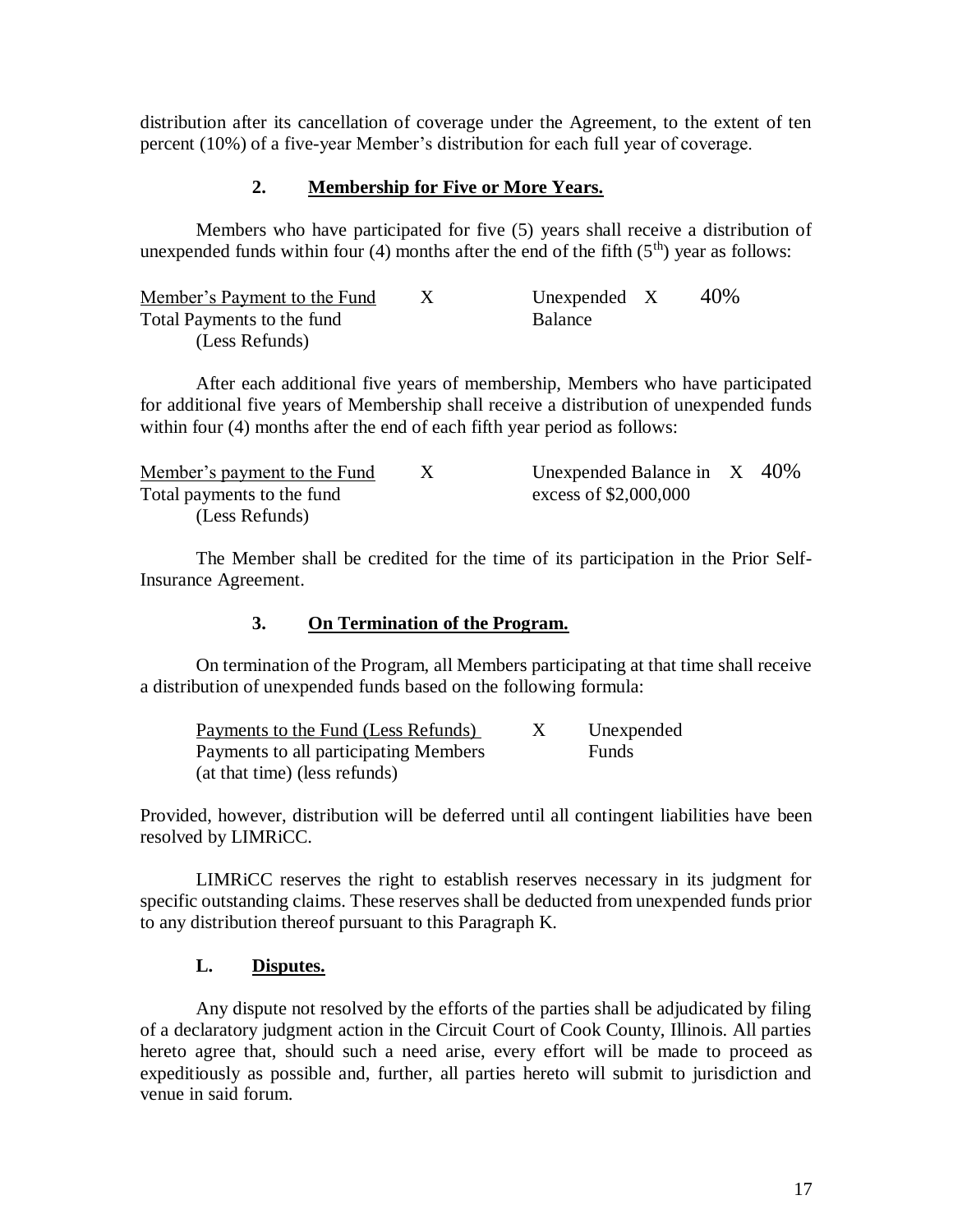### **M. Prior Coverage.**

There shall be no interruption of coverage as a result of the transition from the Prior Self-Insurance Agreement.

The Member's share of unexpended funds in the prior self-insurance agreement as of May 31, 1993, will be transferred by Metropolitan Library System (formerly Suburban Library System) to the Member's share under this LIMRiCC agreement.

The period of time of the member's participation in the prior Self-Insurance Agreement shall be credited to the Member under this LIMRiCC agreement. (Article IIk.2)

## **ARTICLE III. EMPLOYEE BENEFIT INSURANCE PROGRAM.**

#### **A. Purpose.**

It is the purpose of this agreement to create a program of LIMRiCC, namely, the Employee Benefit Insurance Program ("Program"). The Program shall consist of two (2) components: (1) the Purchase of Health Insurance Plan ("PHIP") and (2) the Self-Insured Health Insurance Plan ("SHIP").

The creation of the various funds and accounts established as part of this Program are not intended by the Members or LIMRiCC to constitute the transaction of an insurance business within the State of Illinois. The intent of the parties is to separately establish a benefits program and to utilize LIMRiCC to achieve reduced costs of administration and insurance purchases by providing similar services to all Members and to require the Members to pay for and share the costs of such benefits.

### **1. Purchase of Health Insurance Plan ("PHIP").**

Through PHIP, LIMRiCC shall provide for the purchase, on behalf of its Members, of certain insurance coverage for employees, spouses and dependents ("Insured Participants") of Members, under the terms and conditions set forth herein and in the By-Laws of LIMRiCC as in effect from time to time. Through PHIP, LIMRiCC will arrange for the purchase on behalf of Members of various insurance products, including, but not limited to, the following:

Life Insurance Benefits; Accidental Death and Dismemberment Benefits; Employee Assistance Program; Dental Insurance; and Vision Insurance.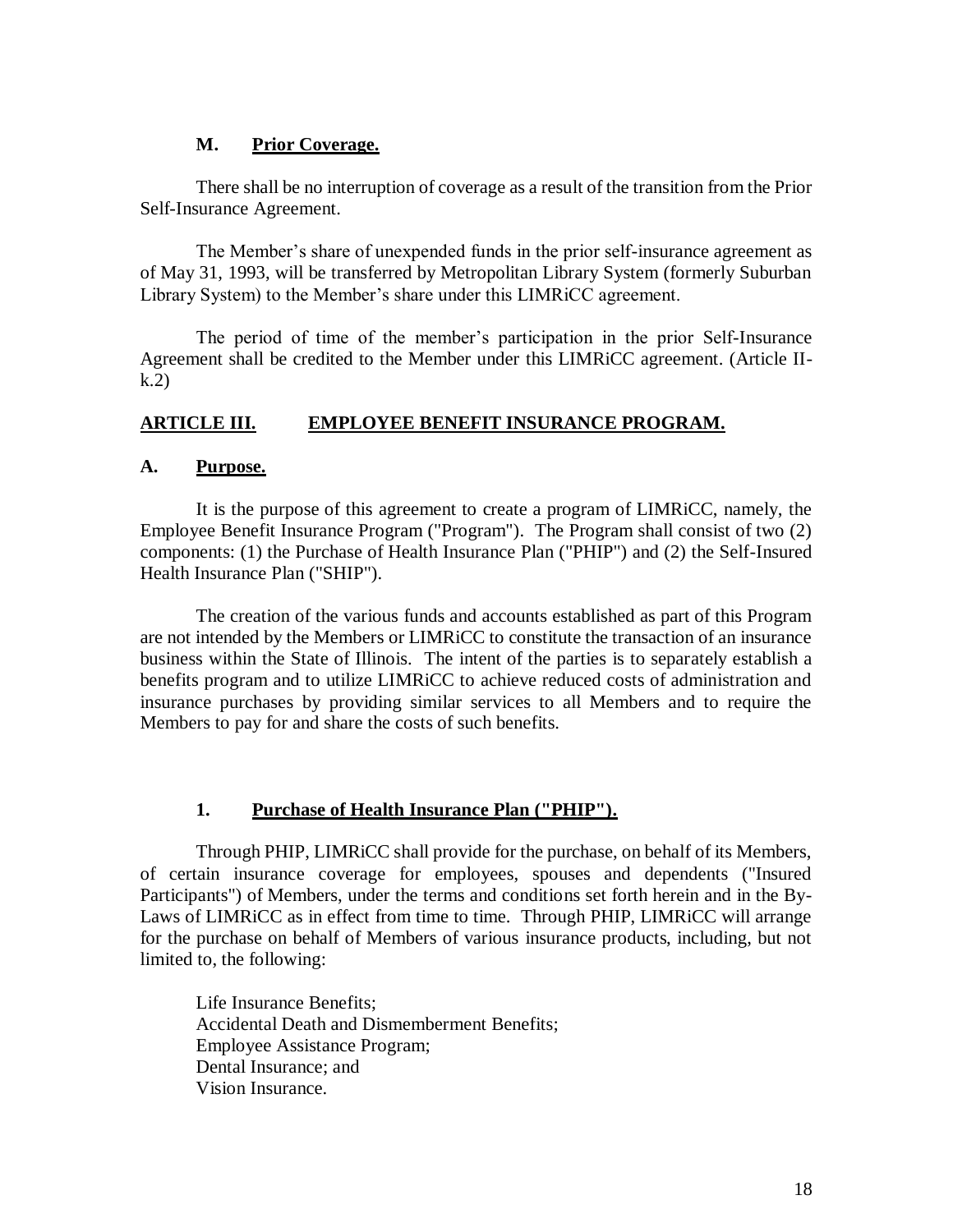By arranging for the purchase of these insurance products on behalf of all Members, LIMRiCC can achieve savings in premiums.

### **2. Self-Insured Health Insurance Plan ("SHIP").**

Through SHIP, LIMRiCC shall provide a self-insured health insurance plan that provides health insurance coverage, including prescription drug coverage, for Insured Participants of Members, under the terms and conditions set forth herein and in the By-Laws of LIMRiCC as in effect from time to time.

By operating a self-insured health insurance plan on behalf of all Members, LIMRiCC can achieve savings in premiums.

#### **B. Authority.**

This agreement is authorized by the intergovernmental cooperation clause as set forth in Article VII, Section 10 of the Constitution of the State of Illinois; by 5 ILCS 220/6 et seq.; and by the provisions of the Local Governmental and Governmental Employees Tort Immunity Act (745 ILCS 10/1-101 et seq.)

#### **C. Member Contributions.**

Members shall be responsible for paying three (3) separate fees to LIMRiCC: (a) the Administration Fee, (2) the PHIP Benefit Fee, and (3) the SHIP Benefit Fee ("Member Contributions"). LIMRiCC will invoice each Member for the amount of Member Contributions due on a monthly basis based on the coverage elected by the Member's Insured Participants. Each Member shall remit its payment of its Member Contributions to LIMRiCC by the due date shown on LIMRiCC's invoice.

#### **D. Administration Fee.**

As part of its Member Contribution, each Member shall pay LIMRiCC an administration fee ("Administration Fee"). The purpose of the Administration Fee is to cover the costs and expenses LIMRiCC incurs as the organization that sponsors the Program, such as employee salaries, independent contractor fees, office space, and other institutional costs. The Administration Fee shall not cover the SHIP third-party administrator fees, broker fees, or other fees specific to either PHIP or SHIP, including, but not limited to actuarial fees, legal fees, audit fees, etc. Members shall pay the Administration Fee regardless of whether they have Insured Participants enrolled in PHIP, SHIP, or both.

The Administration Fee shall be comprised of two (2) separate fees: (1) the Base Administration Fee and (2) the Participant Administration Fee.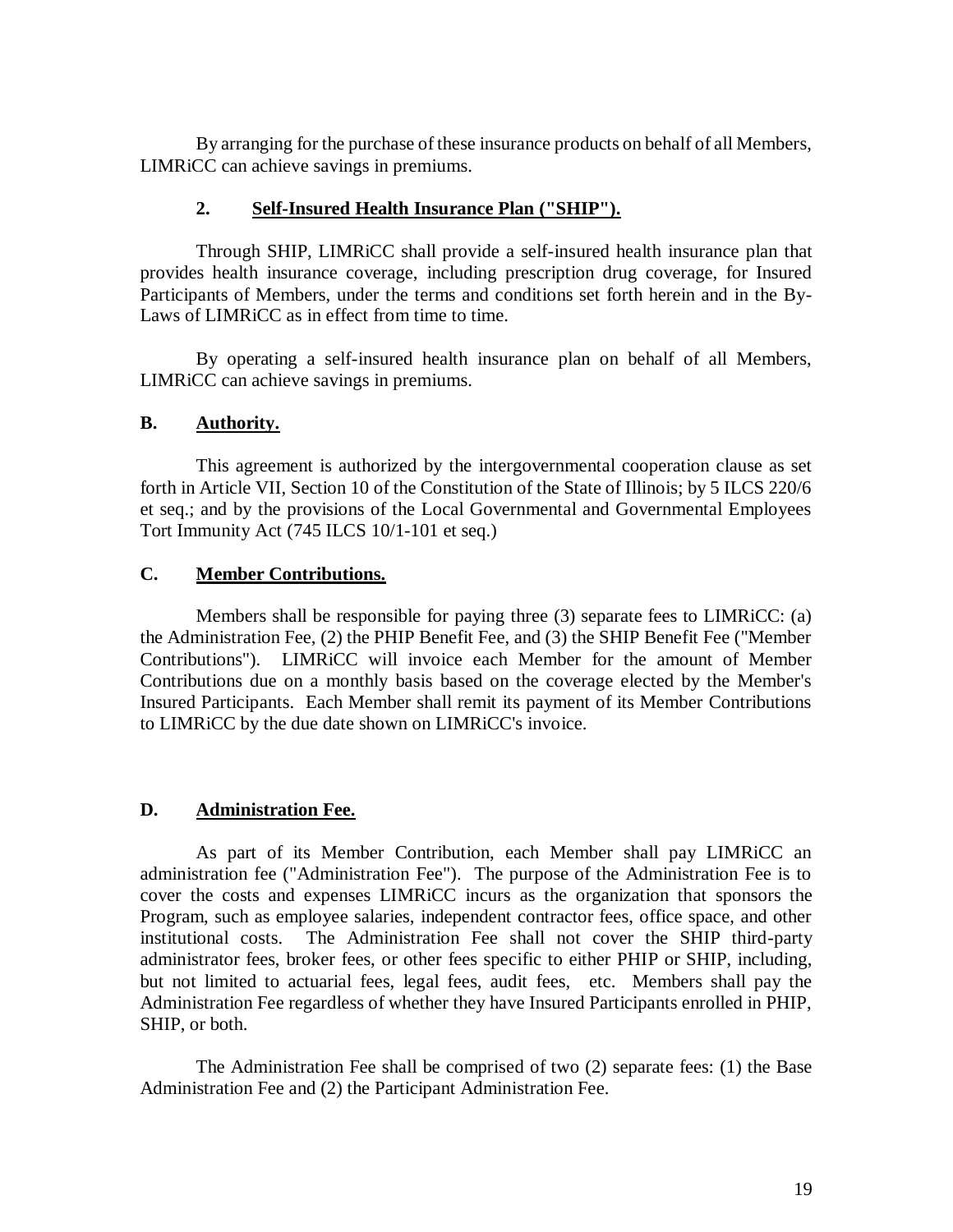# **1. Base Administration Fee.**

The Base Administration Fee shall be a set fee per month, regardless of the number of Insured Participants the Member has enrolled in the Program or the number of benefits an Insured Participant receives.

# **2. Participant Administration Fee.**

The Participant Administration Fee shall be \$5.50 per month for each Insured Participant the Member has enrolled in the Program, regardless of the number of benefits an Insured Participant receives.

# **3. Changes to the Base Administration Fee or Participant Administration Fee.**

The Board of Directors has the authority to change any component of the Administrative Fee at any regular meeting of the Board of Directors, provided that all of the Members with Insured Participants of the Program have been provided with thirty (30) days notice of said meeting and of the proposed change to the Base Administration Fee and/or the Participant Administration Fee, which proposed change must be included on the meeting agenda.

# **E. PHIP Benefit Fee.**

The PHIP benefit fee shall consist of the premium cost for each of the PHIP insurance products plus any additional amounts necessary, as determined by the Board of Directors, for expenses and costs associated specifically with each respective insurance product ("PHIP Benefit Fee"). A Member's total PHIP Benefit Fee shall be calculated, for each available PHIP insurance product, by multiplying the number of Insured Participants enrolled in a particular insurance product by the PHIP Benefit Fee for that particular insurance product. The Members shall only pay the PHIP Benefit Fee associated with the insurance products for which its Insured Participants are enrolled.

# **F. SHIP Benefit Fee.**

Members with Insured Participants enrolled in SHIP shall be responsible for paying, as part of its Member Contributions, the premium cost of SHIP Coverage plus any additional amounts necessary for expenses and costs associated with operating SHIP ("SHIP Benefit Fee").

For the initial SHIP plan year, which is calendar year 2016, the SHIP Benefit Fee shall be determined by a majority vote of the Members at the Fall 2015 Meeting.

For all subsequent SHIP plan years, the SHIP Benefit Fee shall be determined by the Board of Directors. To determine the SHIP premium cost, the Board of Directors shall consult with the SHIP third party administrator to obtain a suggested premium amount. To determine all other expenses and costs associated with SHIP, the Board of Directors shall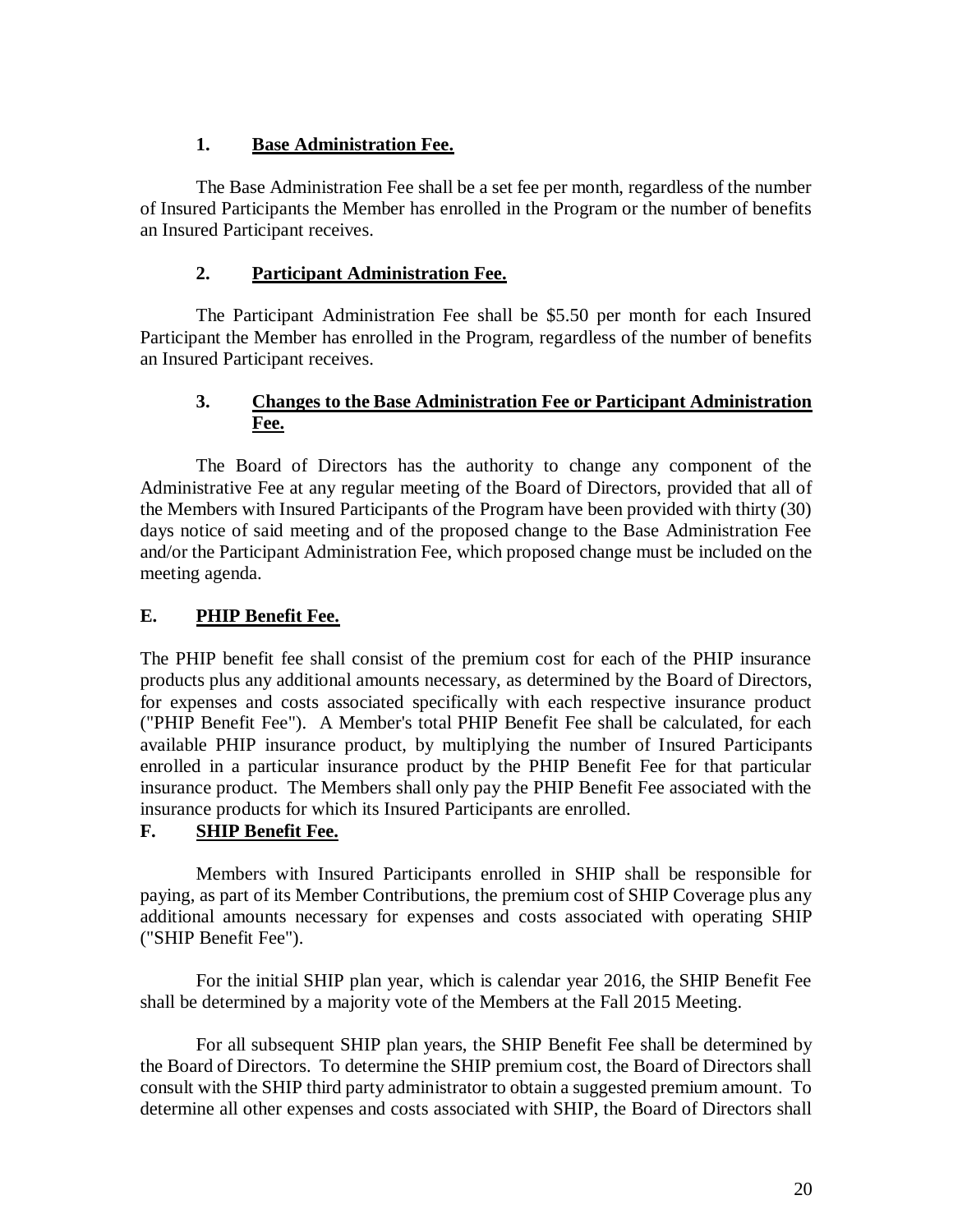consult with the Executive Director to determine the appropriate other expenses and costs. The Board of Directors may adjust the suggested premium amount and any other fees or costs, in its discretion, to determine the final SHIP Benefit Fee.

The Board of Directors may adjust the suggested premium amount from the SHIP third party administrator based on prior, current, or anticipated changes to claims, cash flow, and LIMRiCC membership, and any other factor in its discretion. Similarly, the Board of Directors may adjust the suggested expenses and costs based on its discretion. Unless decided otherwise in the Board of Directors' discretion, when determining whether to adjust the suggested premium amount, or any other expenses or costs of SHIP, the Board of Directors shall attempt to maintain a balance in the SHIP Account that is sufficient to pay approximately six (6) months of regular and ordinary claims without receipt of further SHIP Benefit Fees.

In the event that the Board of Directors should fail to approve the amount of the SHIP Benefit Fee for any given plan year, the SHIP Benefit Fee shall be equal to 115% of the total expected cost as provided by the third-party administrator for the SHIP Benefit Fee.

# **G. Program Fund.**

LIMRiCC shall maintain one (1) fund for the Program (the "Program Fund"). The Program Fund shall have separate accounts for PHIP and SHIP (the "PHIP Account" and "SHIP Account" respectively).

# **1. Withdrawal of Administration Fees.**

All Administrative Fees shall be deposited to the Program Fund, and LIMRiCC shall withdraw the Administrative Fees thereafter to pay all appropriate costs and expenses.

# **2. Initial SHIP Account Balance.**

In order to start SHIP, a balance will be required in the SHIP Account to pay claims. As such, LIMRiCC will deposit the current balance of the Purchase of Health Insurance Program, which is approximately \$1.2 million dollars, into the SHIP Account as an initial contribution. During the initial SHIP plan year, the Board of Directors may also require, in its discretion, Members to pay SHIP Benefit Fees for the first two months of the calendar year in advance in order to ensure the SHIP Account maintains a sufficient balance, provided that all of the Members with Insured Participants enrolled in SHIP have been provided with notice of the requirement of the advance payment, which notice shall be provided at the Fall Renewal Meeting. In addition, the Board of Directors will vote on said advance payment at its meeting in December. The meeting agenda will include the advance payment as a motion to be acted on by the Board of Directors.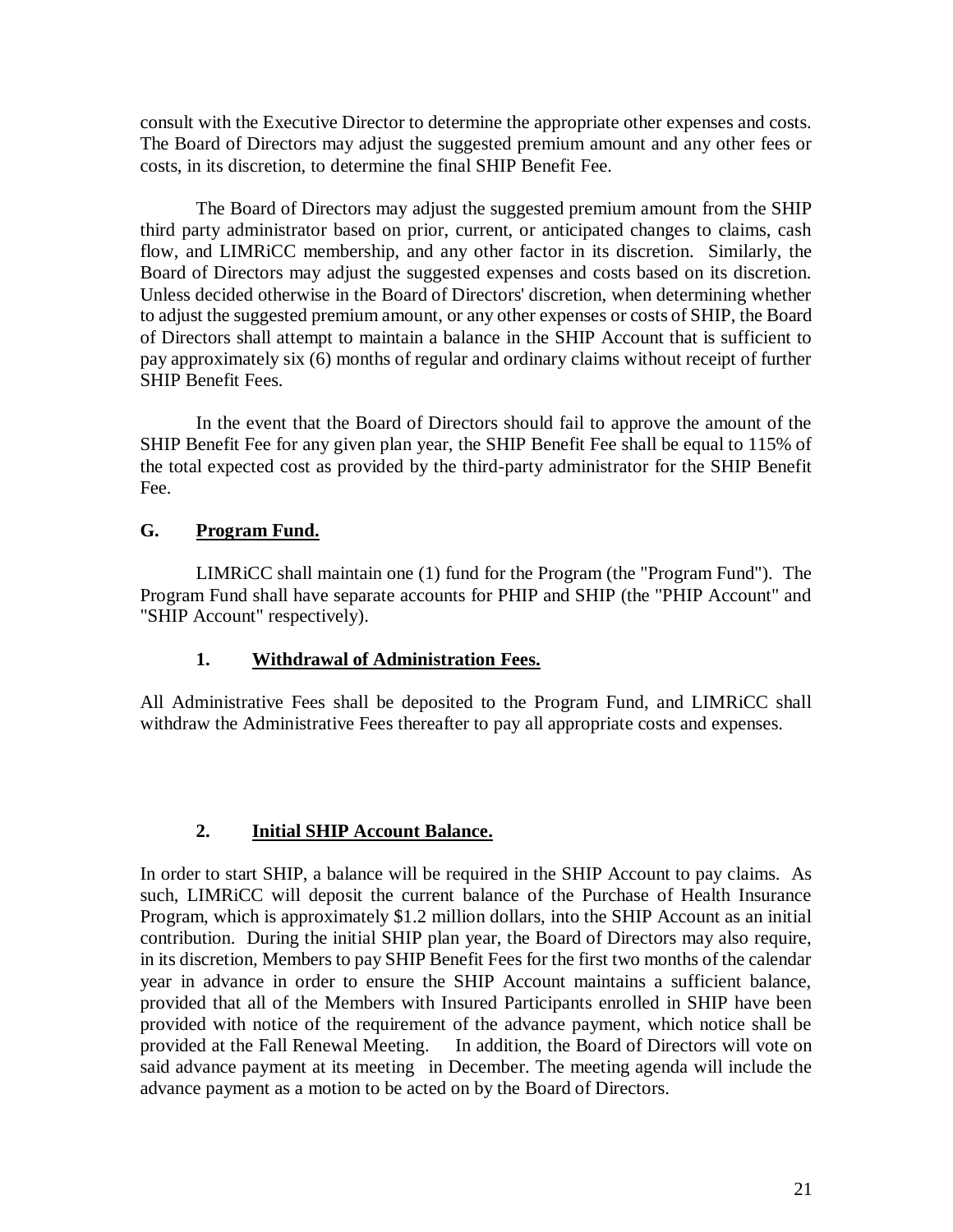### **H. SHIP Supplemental Benefit Fee.**

If (a) the SHIP Account is in jeopardy of not being able to pay claims or (b) the SHIP Account balance is not sufficient to pay approximately six (6) months of regular and ordinary claims without further SHIP Benefit Fees, the Board of Directors may increase the SHIP Benefit Fee during a SHIP plan year, provided that all of the Members with Insured Participants enrolled in SHIP have been provided with fourteen (14) days notice of the reason for the increase in the SHIP benefit fee and of the meeting at which the Board of Directors will vote on such increase.

## **I. Employee Qualification.**

Only Qualified Employees may become Insured Participants under the Program. To be a Qualified Employee for PHIP, an individual must be a full-time employee of a Member or be a part-time employee of a Member who works a minimum of twenty (20) hours per week and has one year of service with the Member. To be a Qualified Employee for SHIP, an individual must (a) be a full-time employee of a Member and (b) work a minimum of thirty (30) or more hours per week beginning on January 1, 2016, provided, however, that employees who work less than thirty (30) hours per week may continue to be Qualified Employees if they have been continuously enrolled in health insurance coverage with LIMRiCC prior to the establishment of SHIP. If such an employee terminates participation in SHIP, the employee cannot reenroll unless he/she becomes a full-time employee and works a minimum of thirty (30) or more hours per week at the time of reenrollment.

Members may set stricter requirements for their employees to be eligible for the Program, except that Members are required to provide and pay for life insurance for all full-time employees unless a full-time employee specifically opts out of the life insurance benefit. Members must provide LIMRiCC with documentation of its requirements for eligibility either in the form of a written policy or resolution authorized by the Member's Board and documentation that substantiates that each of its Insured Participants is a bona fide Qualified Employee by January 15 of each year. In addition, each Member is required to provide LIMRiCC with a monthly listing of any new employees, newly eligible employees, terminated employees or any other qualifying event by the tenth of the month.

Members must certify to LIMRiCC that all of its Insured Participants are bona fide Qualified Employees. Each Member agrees to indemnify and defend LIMRiCC for any claims, damages, liabilities, losses, judgments, settlements, taxes, or fines resulting from an employee of the Member being enrolled in the Program without satisfying the requirements to be a Qualified Employee.

### **J. Claims.**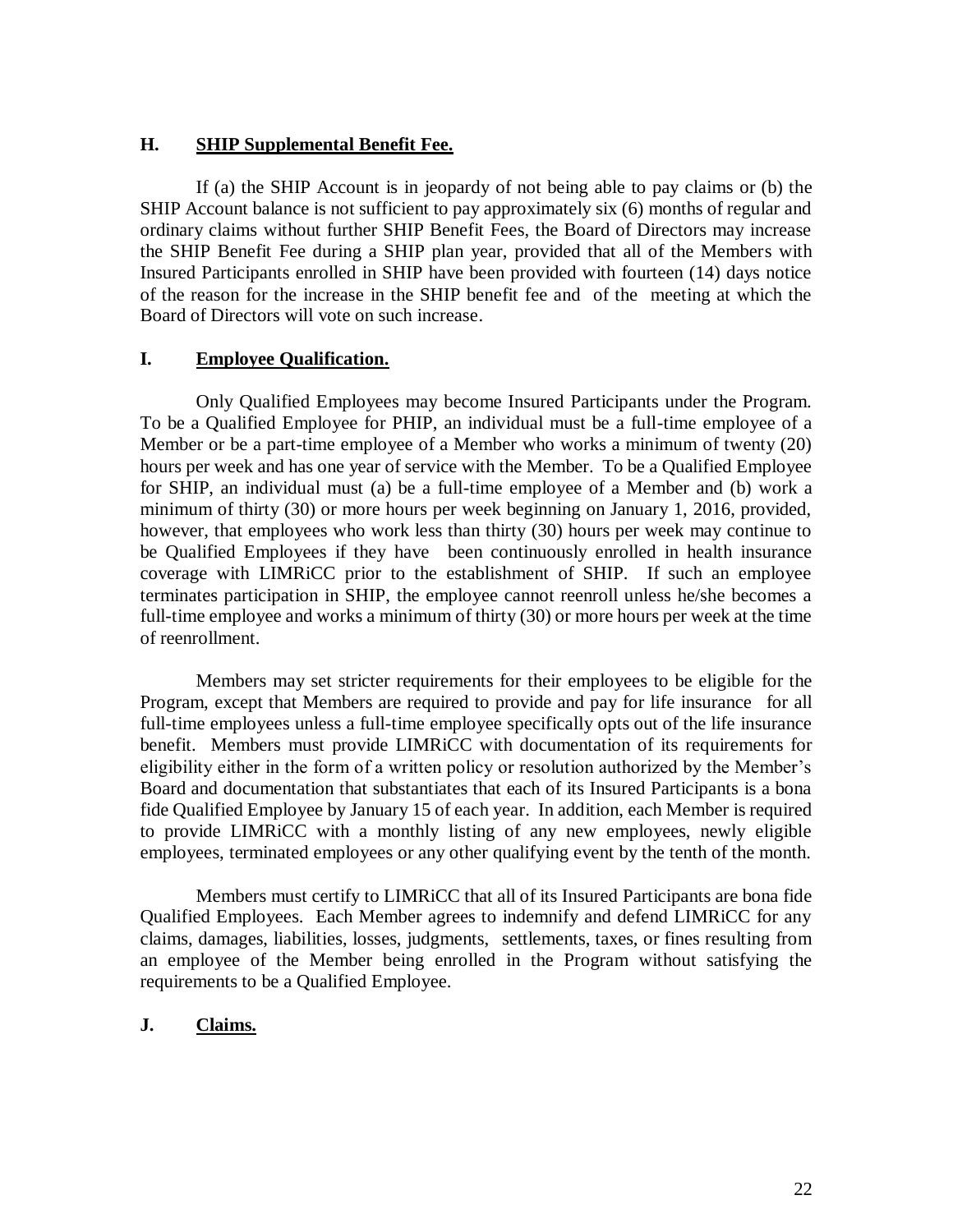Any claim for benefits under a PHIP insurance policy shall be made to the insurance company; and if this claim is denied, any appeal therefrom shall follow the insurance company's claims review policy.

Any claims for benefits under SHIP shall be administered by the third-party administrator and any appeal therefrom shall follow the third-party administrator's policy. All claims decisions made by the third party administrator shall be respected by LIMRiCC and final. Each Member agrees to indemnify and defend LIMRiCC for any claims, damages, liabilities, losses, judgments, settlements, taxes, or fines resulting from any claims dispute regarding SHIP benefits or any claims made against LIMRiCC.

### **K. Mandatory Member Meetings.**

LIMRiCC shall hold two (2) mandatory member meetings every year: (1) the Spring Renewal Meeting and (2) the Fall Renewal Meeting. LIMRiCC shall provide fourteen (14) days notice to Members of the agenda and of all matters to be addressed at each mandatory member meeting.

The Spring Renewal Meeting shall be held on or before May 31st of each year to evaluate the operation of the Program and (a) discuss the PHIP insurance products that will be purchased by LIMRiCC on behalf of the Members for the next policy period and corresponding PHIP Benefit Fees and (b) discuss the SHIP benefits for the next policy period, plan changes, if any, and corresponding SHIP Benefit Fees, as well as the status of the SHIP Account and its ability to pay claims.

The Fall Renewal Meeting shall be held on or before October 15th of each year to finalize and vote on (a) the Membership Contributions and (b) the benefits provided by PHIP and SHIP for the following year. A final decision regarding Membership Contributions, PHIP benefits and fees, and SHIP benefits and fees shall be made by a majority vote of the Board of Directors at its September meeting.

Each Member must have at least one (1) representative (Library Director/Administrator, other administrators, or his/her designee) in attendance, either in person or via electronic attendance, both Renewal Meetings. Beginning with plan year 2017, Members will be subject to a \$150 fee for failing to have at least one (1) representative present at a Renewal Meeting, with said fee doubling for each additional Renewal Meeting where at least one (1) representative is not present. If a Member fails to attend all renewal meetings for a period of two (2) years, the Board will terminate the Member from the Program.

The Executive Director or his/her designee shall attend the Renewal Meetings. Each Member may have more than one representative attend.

# **L. Powers and Duties of LIMRiCC.**

The powers of LIMRiCC to perform and accomplish the purposes set forth in this Agreement shall be the following and shall be exercised through the Board of Directors: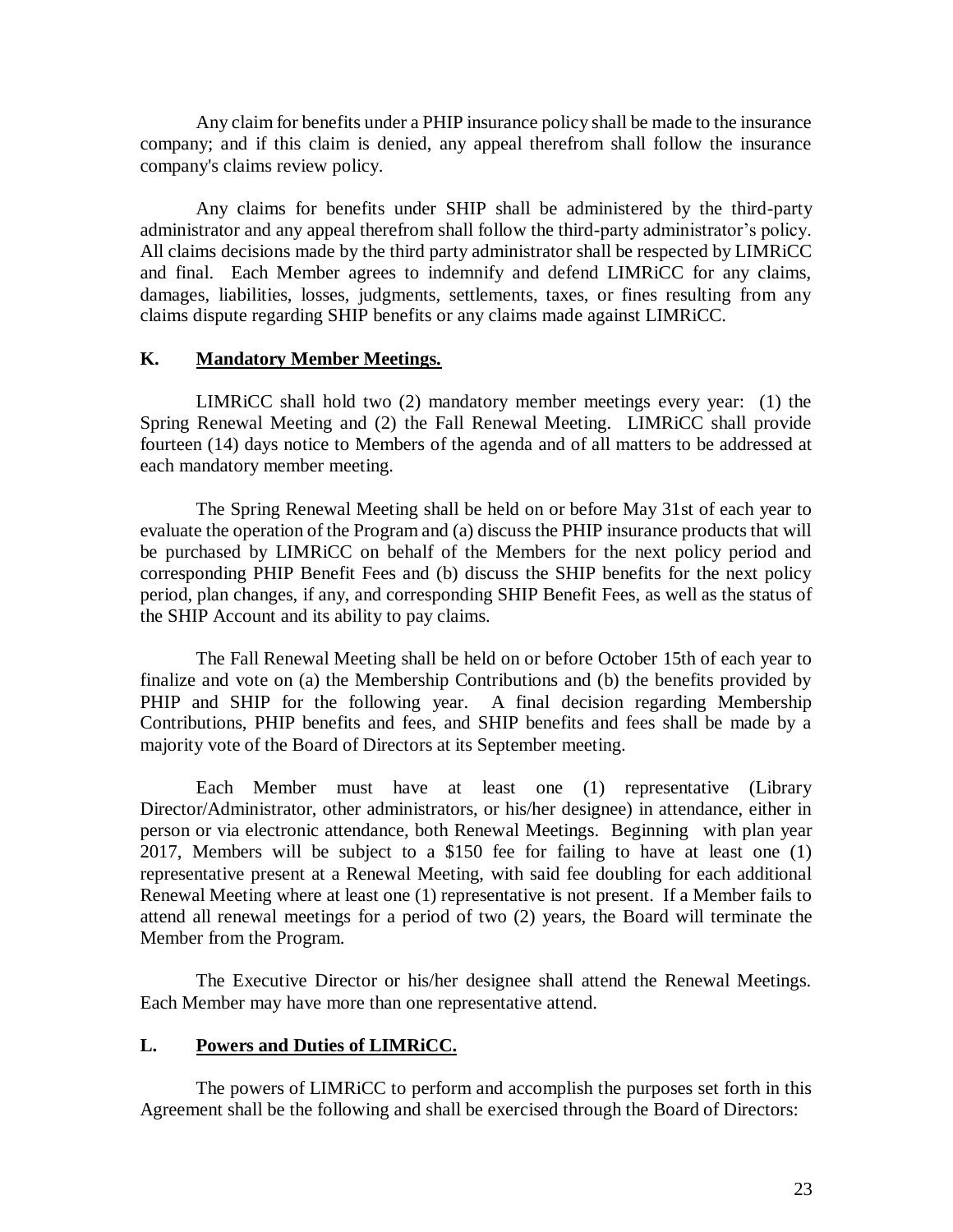1. To purchase PHIP insurance products on behalf of the Members;

2. To organize and operate SHIP, including the hiring of a third party administer;

3. To determine all necessary fees for the operation of PHIP and SHIP, including any increase or supplemental SHIP fees;

4. To terminate any Member for failure to perform obligations and duties as required by this Agreement or as otherwise permitted;

5. To retain brokers, actuaries, consultants or other professionals, who shall provide faithful performance of their respective duties and responsibilities and shall provide acceptable insurance coverage for errors and omissions;

6. To purchase stop loss or other additional insurance plans to limit the potential liability of LIMRiCC and to include any fees or expenses associated with said additional insurance in the SHIP Benefit fee;

7. To employ agents, employees and independent contractors, including legal counsel;

8. To collect the Membership Contributions from the Members;

9. To recommend to Members programs and educational materials relating to claim management and reduction and to carry out educational and other programs relating to claim management and reduction;

10. To enter into written contracts to procure necessary services, supplies, insurance and/or property necessary to accomplish the purposes of the Program;

11. LIMRiCC shall not be responsible for the validity of any insurance policy issued hereunder, nor for the failure of the insurance company to make the payments provided for under any insurance policy, or for the action of any person which may delay, or render null and void or unenforceable, in whole or in part, any insurance policy issued under this Program; and

12. To carry out such other activities as are necessarily implied or required to carry out the purposes of the Program.

### **M. Powers and Duties of Members.**

It is the responsibility of the Member to select suitable insurance coverages for its employees and their respective spouses and dependents from the coverages available under the Program. The rights and conditions with respect to coverage and benefits under such insurance and the self-insured plan shall be determined by the respective insurance policies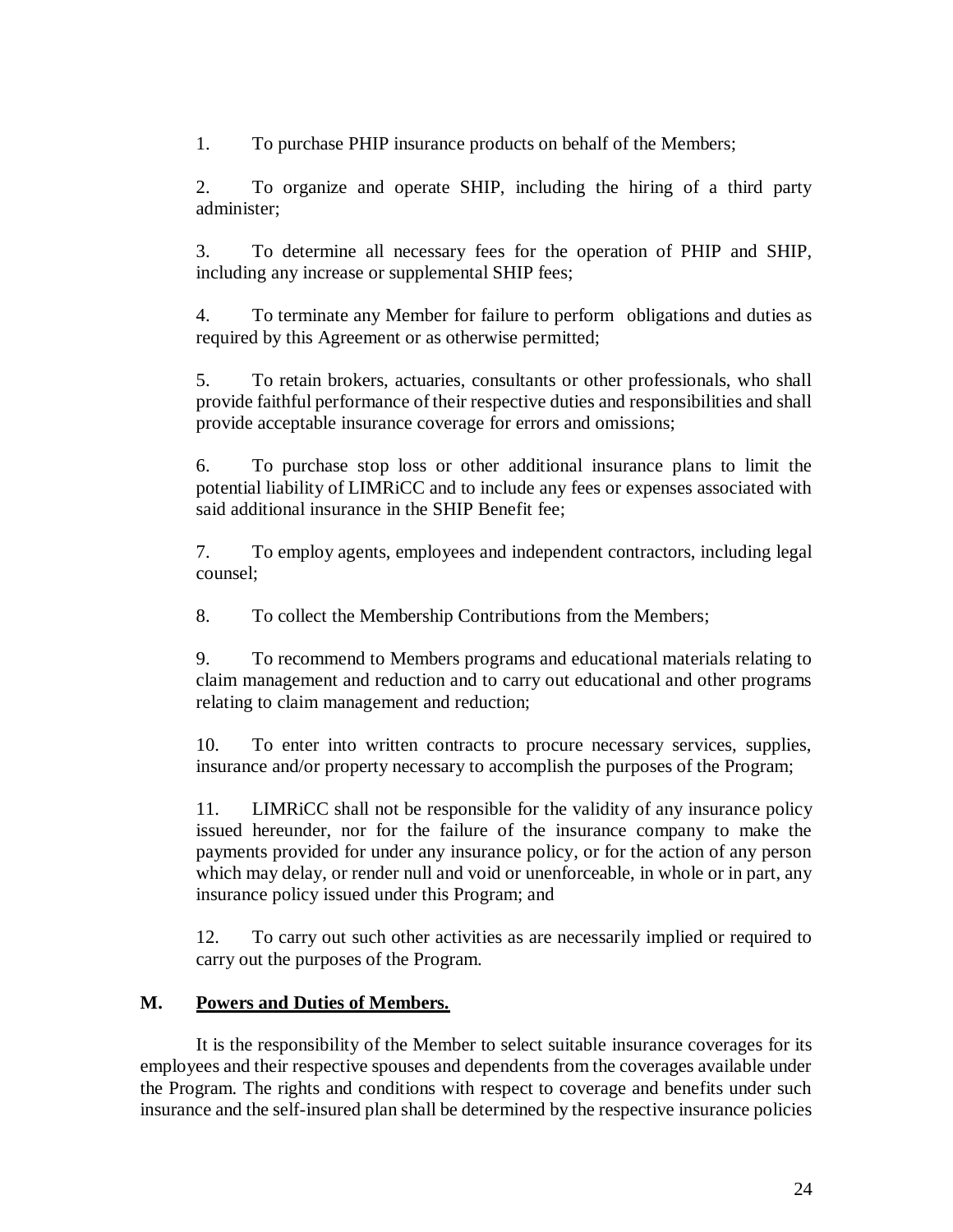and plan, which policies and self-insured plan documents shall be incorporated herein by reference; and LIMRiCC shall have no liability for insurance benefits under PHIP.

In the event of a conflict between the terms of this Program and (a) the terms of a PHIP insurance policy which is then being used in conjunction with this Program or (b) the terms of the SHIP plan document, the terms of said insurance policy and/or the SHIP plan document shall control as to those Members whose employees, and their respective spouses and dependents are receiving insurance coverage and benefits. For this purpose, the insurance policy and SHIP plan document shall control in defining:

- 1. The persons eligible for insurance coverage;
- 2. The dates of their eligibility;
- 3. The conditions which must be satisfied to become insured, if any;
- 4. The benefits to be provided; and
- 5. The circumstances under which such insurance terminates.

## **N. Late Payments.**

If a Member is more than ten (10) days late in paying any Membership Contribution, said Member will be responsible for paying a late fee equal to five percent (5%) of said Membership Contribution. All late fees shall be deposited into the PHIP Account or SHIP Account according to the ratio of PHIP Benefit Fees to SHIP Benefits Fees paid by the Member. If a Member fails to make Membership Contributions for a period of three (3) months, the Board may vote to terminate the Member in accordance with Section O, Term of the Program.

### **O. Term of the Program.**

LIMRiCC has been operating a purchase of health insurance program since on or about March 1, 1994 for the purchase of health insurance and other insurance products. This revised Article III and Program amends LIMRiCC's purchase of health insurance program and shall become effective on the 1st day of December, 2015, provided that by such date there are no less than twenty (20) Members of LIMRiCC who have elected in writing to participate in the Program, and shall continue in effect thereafter until terminated.

### **1. Termination of Membership by Member.**

Members shall have the right to cancel participation in the Program by providing 120 days written notice to the Board of Directors, in care of the Executive Director.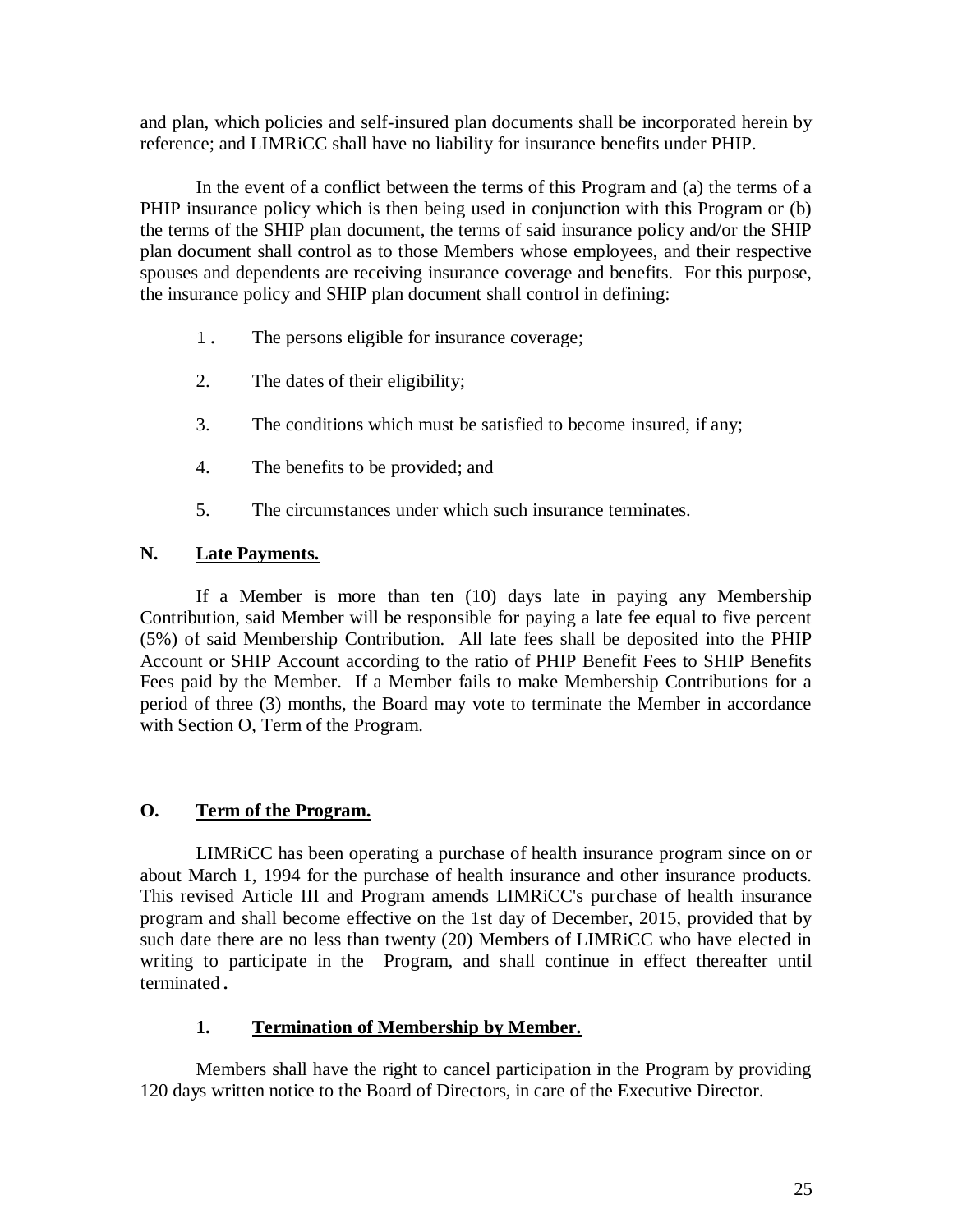# **2. Termination of Membership by LIMRiCC.**

If a Member has a Membership Contribution that is three (3) months past due, the Board may vote to terminate the Member from the Program, provided however that LIMRiCC has provided a thirty (30), sixty (60), and seventy-five (75) days notice to the Member stating (a) the amount due, (b) the due date, and (c) the termination date. A Member may also be terminated for failure to attend the mandatory meetings, as set forth in Section K. In addition, the Board may terminate a Member for failure to perform any other required duty or obligation, after giving at least thirty (30) days notice and an opportunity to cure the alleged failure.

Regardless of the reason for termination, LIMRiCC shall be responsible for any claims incurred before the termination date, provided that the terminated Member does not have any past due Member Contributions. If the Member has past due Member Contributions, all unpaid claims of the Member's Insured Participants shall be the responsibility of the Member.

# **3. Termination of Program.**

The Program shall be terminated if the Board of Directors determines, in its sole discretion, that the termination of the Program is necessary or in the best interests of the Members. In addition, the Program shall also terminate upon the enactment of any State or Federal law and/or a final determination by a court of competent jurisdiction, after all appeals have been exhausted or time for appeal has expired, that the Program is invalid or otherwise contrary to law.

In the event the Program is terminated, the Board of Directors shall:

1. Set an effective date for termination and provide notice of termination to Members at least ninety (90) days prior to the effective date;

2. Collect all Member Contributions;

3. Cause to be paid all claims incurred prior to the effective date of termination provided that such claims are submitted for payment within one year of the date on which they are incurred provided that all Member Contributions have been made by the Member. If assets are not sufficient to pay all such claims, claim payments may be reduced and paid pro rata until all assets are exhausted.

4. Pay all administrative expenses and other liabilities of LIMRiCC in connection with the Program.

5. If the assets of LIMRiCC are not sufficient to satisfy LIMRiCC's liabilities with respect to the Program, the Board of Directors may charge each current Member and each former participating Member who was a participating Member at any time during the twelve (12) month period prior to the effective date of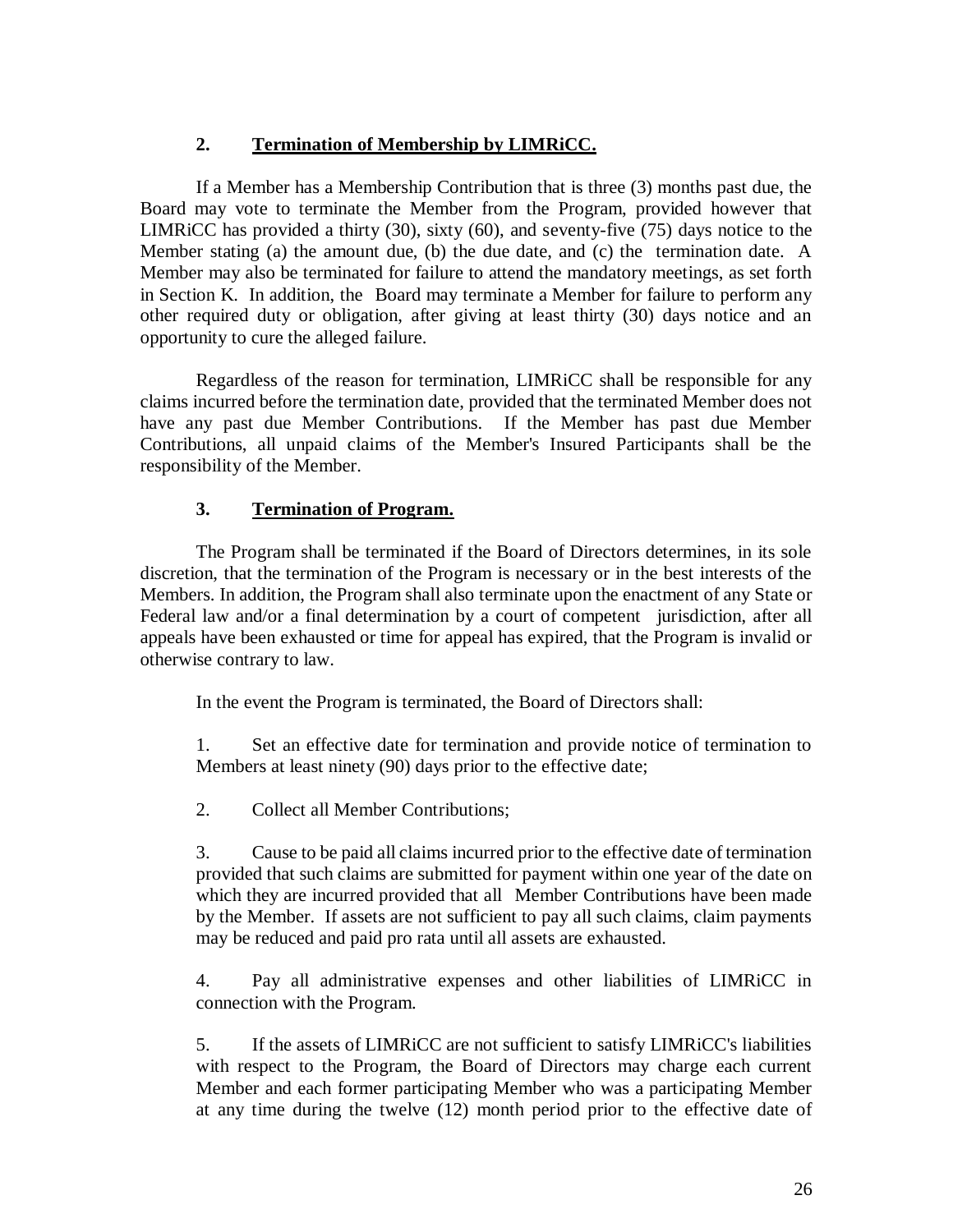termination a supplemental Member Contribution in an amount that is equal to the amount of such shortfall multiplied by a fraction, the numerator of which is the amount of Member Contributions required of the former participating Member or the Member during the twelve (12) months prior to the effective date of termination and the denominator of which is the amount of total Member Contributions from all former participating Members and Members during the twelve (12) months prior to the effective date of termination. The Board of Directors shall not be obligated to make claim payment unless and until the shortfall is paid as provided herein.

6. Prior to termination, the Board of Directors shall make adequate provision for the maintenance of the records of the Program, which shall be retained for ten (10) years after the effective date of termination.

# **4. Refund of SHIP Benefit Fee upon SHIP Termination.**

Upon the termination of SHIP for any reason, each Member with Insured Participants enrolled in SHIP at the time of SHIP's termination shall receive a refund of its SHIP Benefit Fees (the "SHIP Refund") from the fund balance, if any. The SHIP Refund shall be calculated for each Member as follows:

A. LIMRiCC shall remove any Administration Fees from the SHIP Account;

B. The remaining SHIP Account Balance shall be multiplied by the Member Fraction;

C. The Member Fraction shall be a fraction where the numerator is equal to the SHIP Benefit Fees paid by the Member in the last twelve (12) months and the denominator is equal to the total SHIP Benefit Fees paid by all Members with Insured Participants enrolled in SHIP in the last twelve (12) months; and

D. The resulting amount shall constitute the Member's SHIP Refund.

The SHIP Refund shall be paid within a reasonable time of the termination of SHIP, as determined in the discretion of the Board of Directors. Any amounts owed by a Member to LIMRiCC at the time of SHIP's termination shall be deducted from said Member's SHIP Refund and retained by LIMRiCC.

# **5. Obligations of Terminated Members.**

The obligation of LIMRiCC to administer claims incurred under the Plan prior to the effective date of termination or voluntary withdrawal for a terminated Member shall continue for claims that are filed within 90 days after such effective date. Members who have either been terminated or have voluntarily withdrawn are required to make all Member Contributions and supplemental payments during such 90-day period.

# **P. Rights and Obligations of Members.**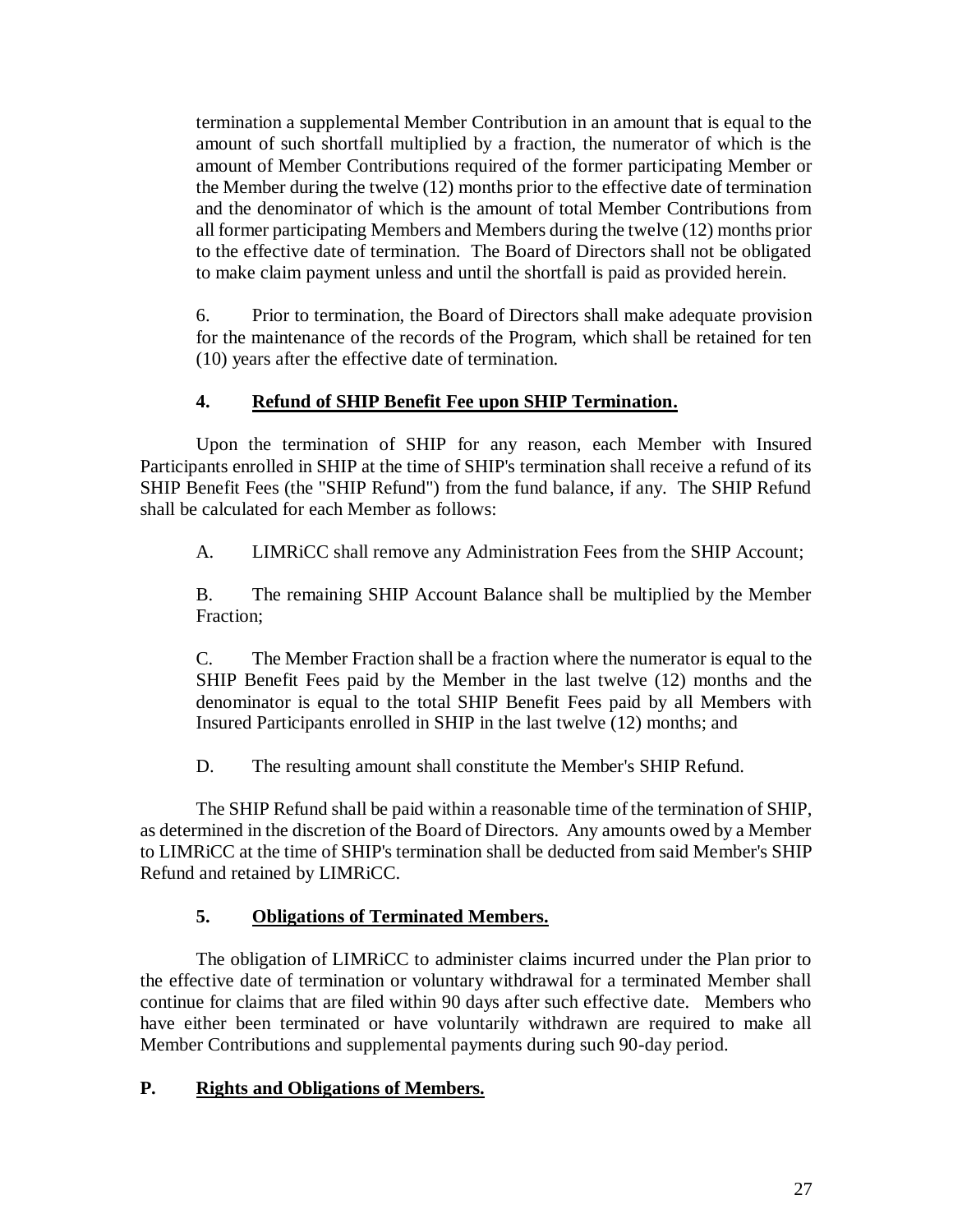The rights of each Member of LIMRiCC shall include the following:

1. To enforce the obligations of LIMRiCC as set forth herein as a contractual obligation. This contract may be enforced in a court of law either by LIMRiCC itself or by any of its Members. The consideration for the obligations imposed herewith shall be based upon the mutual promises and agreements of the Members set forth herein.

2. No member agrees or contracts herein to be held responsible for any claims in tort or contract or otherwise made against any other Member. Members intend in the creation of LIMRiCC to establish an organization for the purchase of health insurance and other insurance products as stated herein within the scope herein set forth, and have not created as between Members any relationship of surety, indemnification or responsibility for the debts of or claims against any Member.

The obligations of each Member of LIMRiCC shall include the following:

1. To make all payments of Membership Contributions and any other payments to LIMRiCC as established in its By-Laws and this Agreement, including but not limited to late fees and supplemental benefit fees.

2. To hold an open enrollment meeting annually to provide education to the Member's Qualified Employees regarding the Program's benefits.

3. To allow LIMRiCC reasonable access to all facilities of the Member and all records relating to benefits, claims, and the financial obligations of the Member to LIMRiCC.

4. To report to LIMRiCC as promptly as possible all claims made to it within its benefit program as administered by LIMRiCC.

5. To furnish full cooperation with LIMRiCC's attorneys, Executive Director and any agent, employee, officer or independent contractor of LIMRiCC relating to the purposes and powers of LIMRiCC.

6. To act promptly and within a reasonable period of time on all matters requiring approval or action by Members and to not withhold such approval unreasonably or arbitrarily.

7. To follow in the operations of the Member all procedures established by LIMRiCC within its purposes and powers, including, but not limited to, the use of release forms, posting of notices, participation in educational and record-keeping programs, limitations on activities offered, and the use of loss prevention techniques and devices.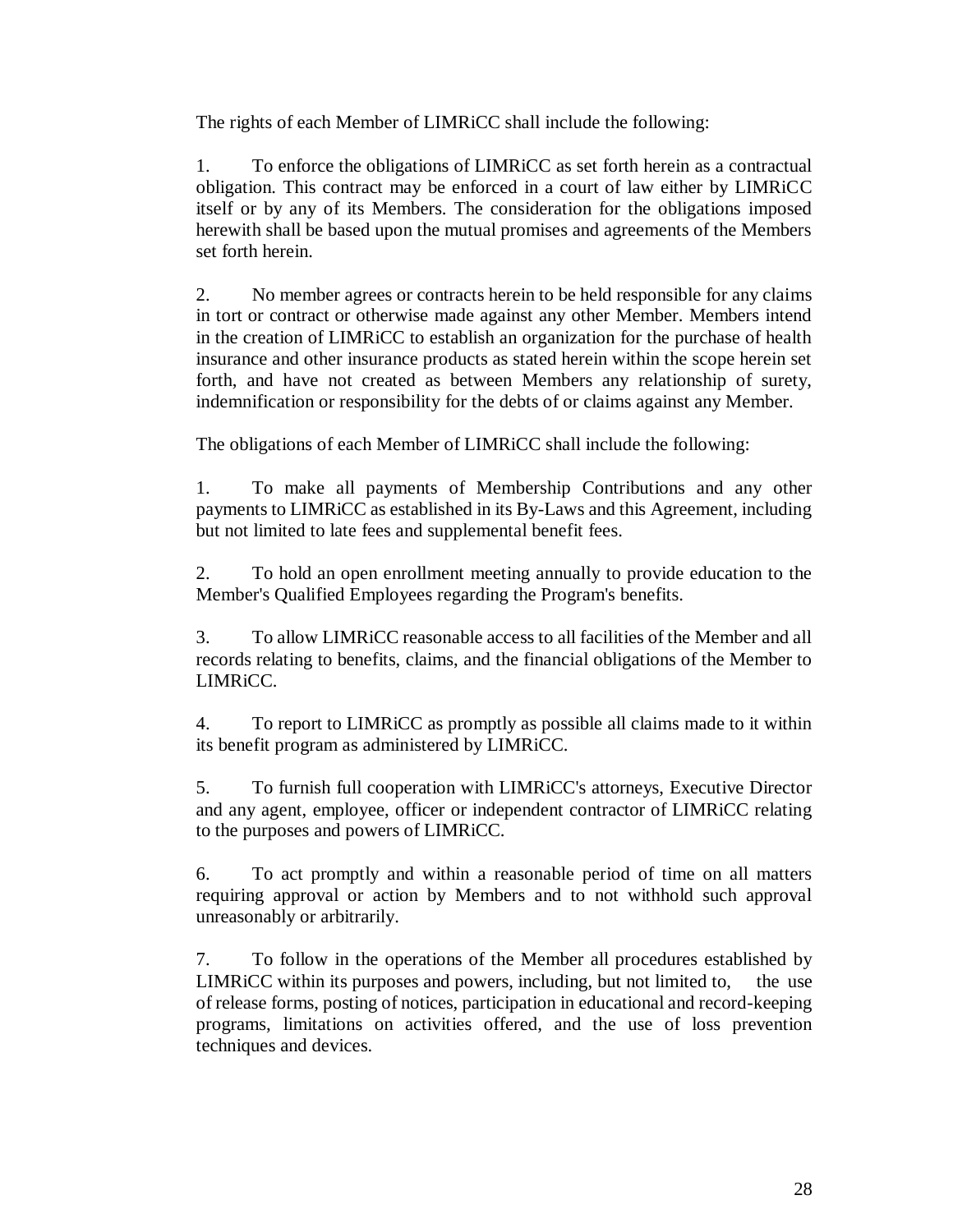8. In the event that LIMRiCC shall be required to expend funds for administrative, legal or other operating costs, or to take other actions required under this Agreement or its By-Laws, the Member shall pay its share of the amounts so expended as provided in the By-Laws.

9. To appropriate or budget annually its liabilities under the LIMRiCC Program or Programs in which the Member participates.

10. To review all notices sent by LIMRiCC.

11. To attend all mandatory member meetings as set forth in Section K hereof.

12. During its participation in SHIP, a Member shall only exclusively provide to its employees, except independent contractors, or those in union-sponsored programs, the health benefits provided through SHIP.

13. In the event LIMRiCC should in error pay any benefit claims, administrative fees, or other charges on behalf of a Member, which it was not obligated to pay, the Member shall, upon thirty (30) days' written notice, reimburse LIMRiCC for the amounts improperly paid.

14. In the event that a Member should sue LIMRiCC or any of its Directors, Officers, or employees, or agents regarding any issue related to this Article III and should not be the prevailing party in that suit, said Member shall, as part of its contractual obligation to LIMRiCC, pay the reasonable attorneys' fees and other costs and expenses expended by LIMRiCC in defending against that suit.

15. This Agreement and LIMRiCC's Bylaws are not intended to create or provide any rights in third-parties, including, but not limited to, any Qualifying Employees or Insured Participants.

# **Q. Liability of LIMRiCC, Its Officers and Directors.**

The members of the Board of Directors and the officers and employees of LIMRiCC shall use ordinary care and reasonable diligence in the exercise of their powers and in the performance of their duties hereunder. They shall not be liable for any mistake of judgment or other action made, taken or omitted by them in good faith; nor for any action taken or omitted by any agent, employee or independent contractor; nor for any loss incurred through investment of LIMRiCC funds or failure to invest. They may participate in indemnification and self insurance programs. No Director, officer or employee shall be liable for any action taken or omitted by any other Director or officer. Board members, officers and employees of LIMRiCC shall be indemnified and held harmless by LIMRiCC for claims by third parties arising out of the good faith discharge of duties related to the Program.

The liability of LIMRiCC, its officers and Directors is limited solely to the proceeds of payments of Members. The funds of each insurance program, i.e. those established under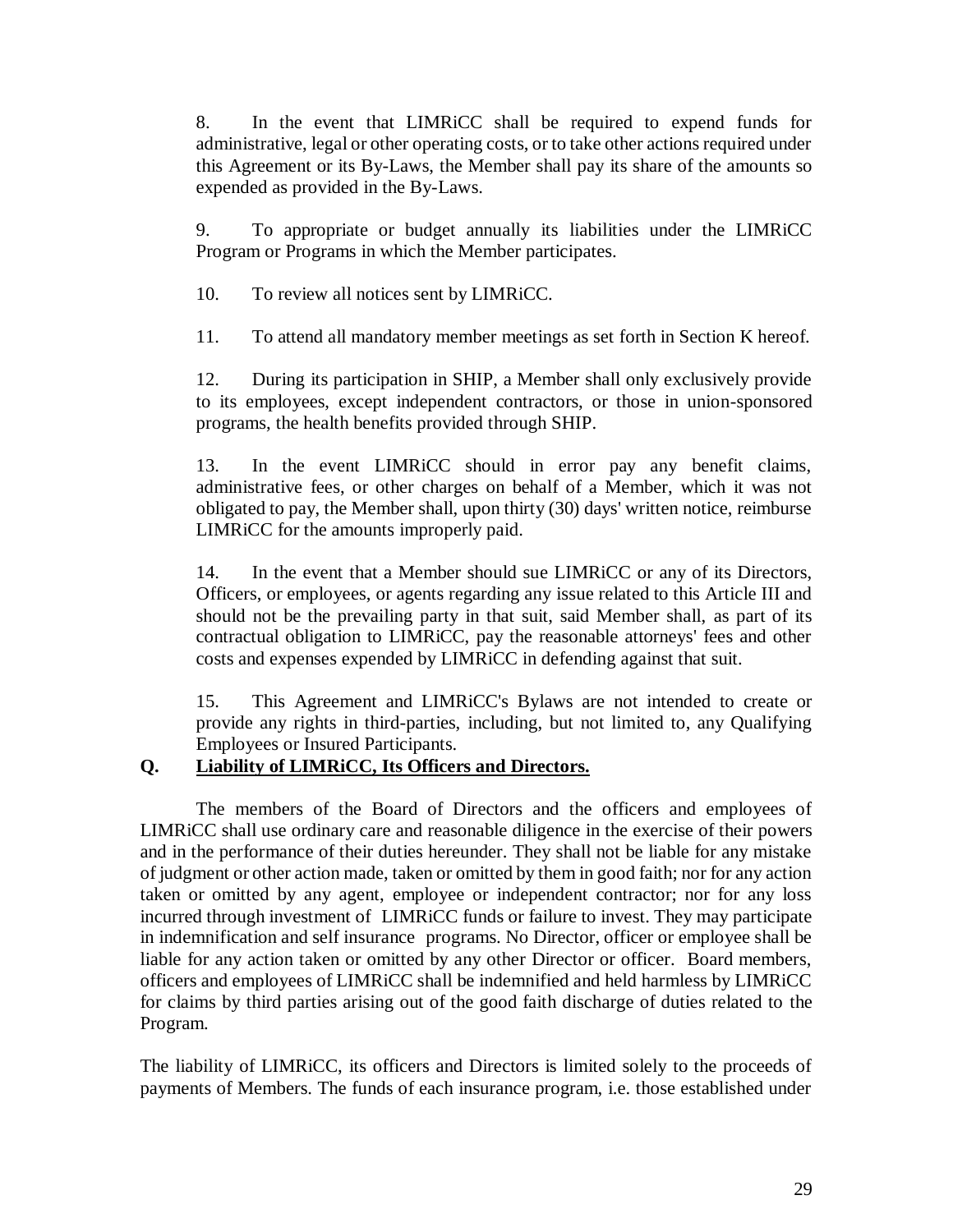Articles I, II and III are kept separate and accounted for separately. Claims in each such separate insurance program are limited to the funds of that separate program.

If any claim or action not covered by insurance is instituted against a Director, officer or employee of LIMRiCC allegedly arising out of an act or omission occurring within the scope of his or her duties, LIMRiCC shall at the request of them:

1. Appear and defend against the claim or action; and

2. Pay or indemnify the Director, officer or employee for a judgment and court costs based on such claim or action, provided there shall be no indemnification for any portion of a judgment representing an award of punitive or exemplary damages; and

3. Pay or indemnify the Director, officer or employee for a compromise or settlement of such claim or action providing the settlement is approved by the Board of Directors of LIMRiCC.

The term "Director, officer or employee" shall include former Directors, officers and employees. This indemnification resolution shall not apply if the Board of Directors finds that the claim or action is based on malicious, willful or criminal claim or action is based on malicious, willful or criminal misconduct. In such case the action to be taken by the Board of Directors will be determined after an investigation of the facts.

# **R. By-laws.**

The Program is subject to the current By-Laws of LIMRiCC. A copy of the current By-Laws of LIMRiCC is posted on LIMRiCC's website.

# **S. Notices.**

All notices of claims or any other notice required to be given pursuant to the Program, shall be sent by certified mail and/or electronic mail. To notify LIMRiCC, members shall use the following mailing address:

LIMRiCC PO Box 1016 Orland Park, IL 60462

and the following email address:

limricc.april@comcast.net

Each Member shall designate an individual to receive notices from LIMRiCC regarding the Program and provide LIMRiCC with current contact information for said individual,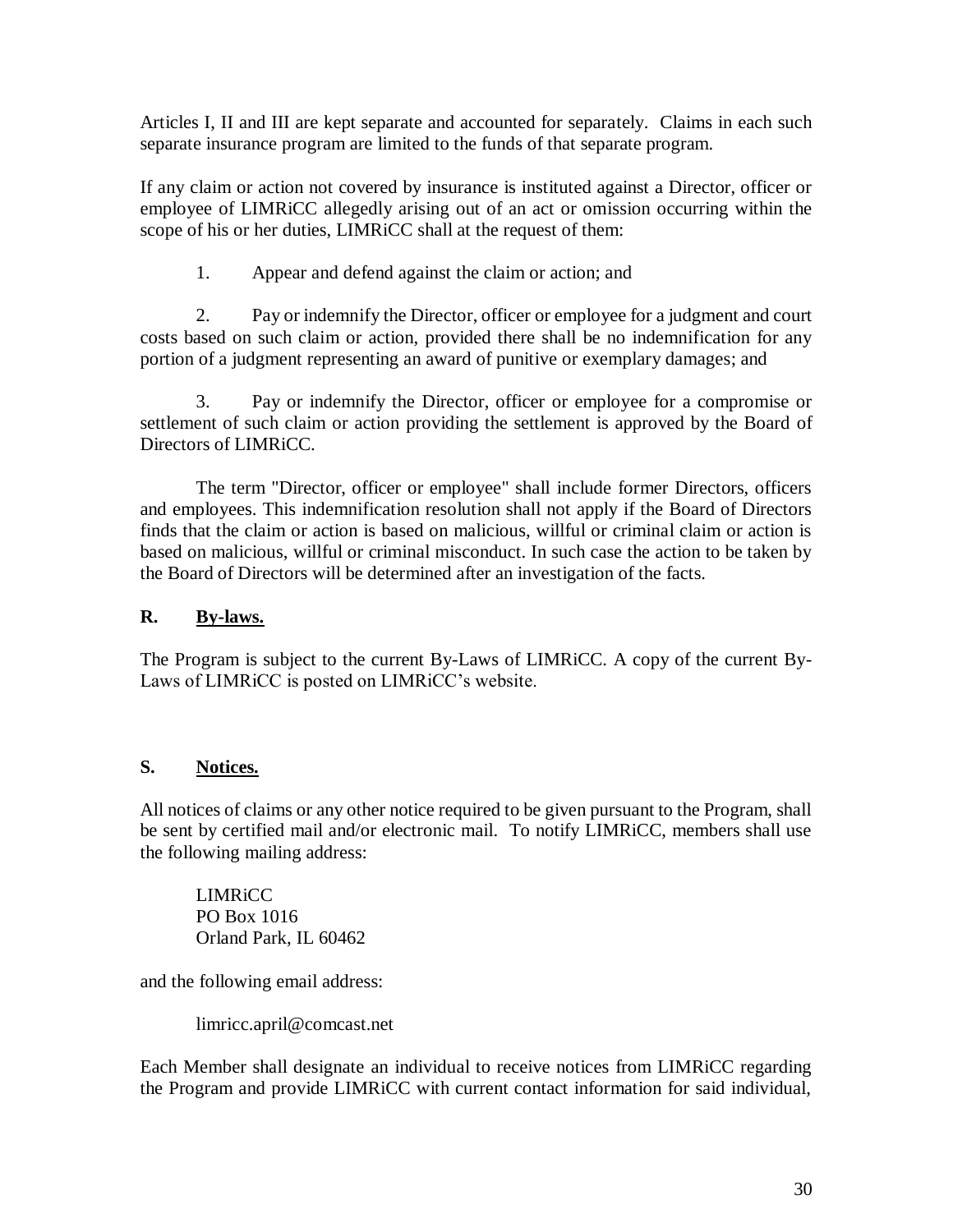including mailing address and email address. If such addresses change, any party hereto may designate in writing to the other parties pursuant to the provisions of this Section the new contact information and address.

# **ARTICLE IV. RIGHTS AND OBLIGATIONS OF MEMBERS.**

- **A.** The obligations of each Member of LIMRiCC shall include the following:
	- 1. To allow LIMRiCC reasonable access to all facilities of the Member and all records relating to claims and the financial obligations of the Member to LIMRiCC.
	- 2. To furnish full cooperation with LIMRiCC's attorneys, claims administrator with any agent, employee, officer or independent contractor LIMRiCC relating to the purposes and powers of LIMR<sub>iCC</sub>
	- 3. To follow in the operations of the Member all loss reduction and prevention procedures established by LIMRiCC within its purposes and powers, including, but not limited to, the use of release forms, posting of notices, participation in educational and record-keeping programs, limitations on activities offered, and the use of loss prevention techniques and devices.
	- 4. In the event that LIMRiCC shall be required to expend funds for administrative, legal or other operating costs, or to take other actions required under this Agreement or its BY-Laws, the Member shall pay its share of the amounts so expended as provided in the By-Laws.
	- 5. To make other payments to LIMRiCC as established in the By-Laws.
	- 6. To appropriate or budget annually its liabilities under the LIMRiCC Programs.

# **B. Rights of Members.**

Rights of each Member of LIMRiCC shall include the following:

1. To enforce the obligations of LIMRiCC as set forth herein as a contractual obligation. This contract may be enforced in a court of law either by LIMRiCC itself or by any of its Members. The consideration for the obligations imposed herewith shall be based upon the mutual promises and agreements of the members set forth herein.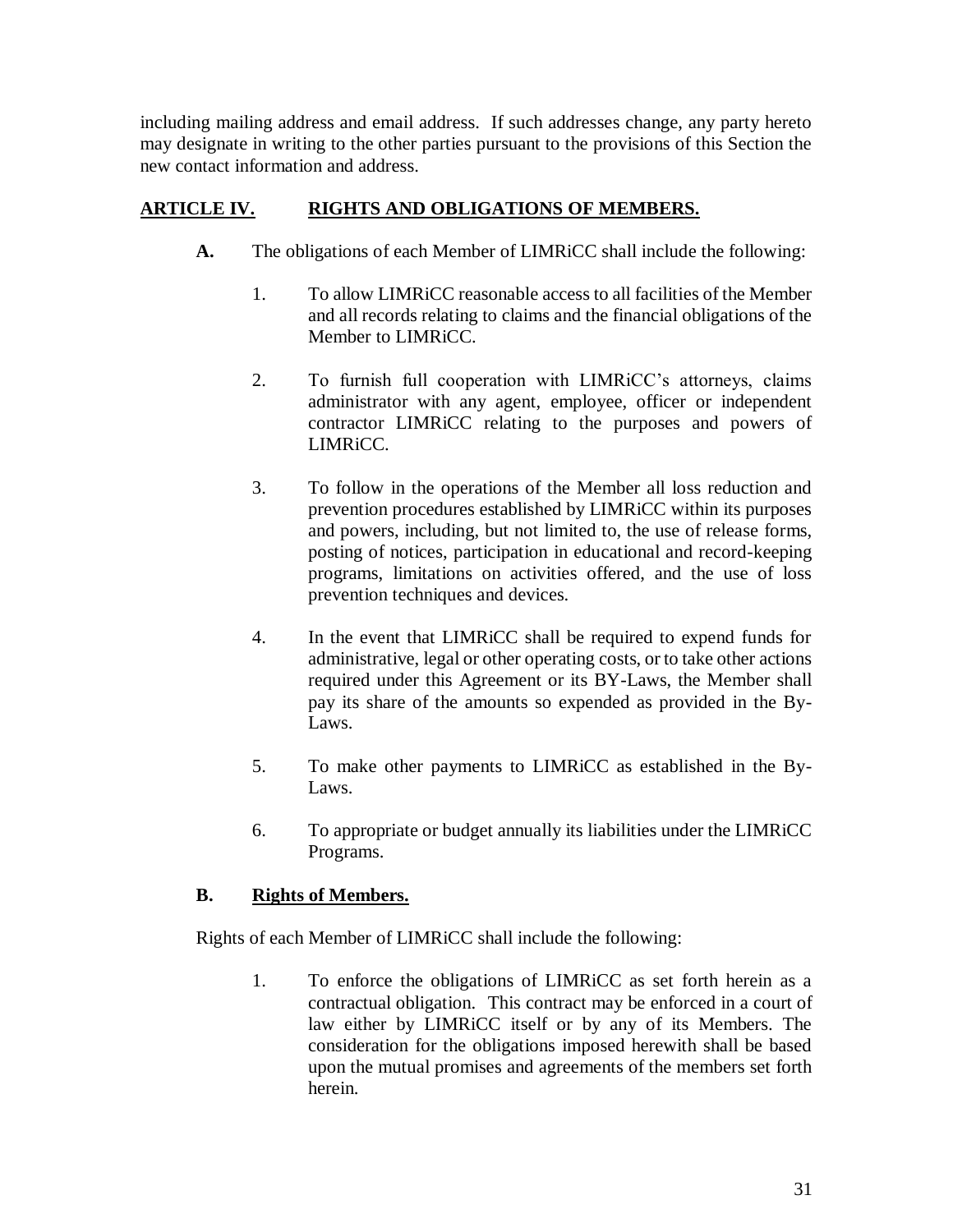- 2. Except as provided in Article II-F, no Member agrees or contracts herein to be held responsible for any claims in tort or contract or otherwise made against any other Member. Members intend in the creation of LIMRiCC to establish an organization for joint risk management only within the scope herein set forth and have not created as between Members any relationship of surety, indemnification or responsibility for the debts of or claims against any Member.
- 3. Where rights of Members to participate in benefits are dependent on the length of time of participation, the Member shall be credited for its participation in the predecessor programs of the Metropolitan Library System (formerly Suburban Library System).

### **ARTICLE V. LIABILITY OF LIMRICC, ITS OFFICERS AND DIRECTORS.**

The members of the Board of Directors and the officers and employees of LIMRiCC shall use ordinary care and reasonable diligence in the exercise of their powers and in the performance of their duties hereunder. The shall not be liable for any mistake of judgment or other action made, taken or omitted by them in good faith; nor for any action taken or omitted by any agent, employee or independent contractor; nor for any loss incurred through investment of LIMRiCC funds or failure to invest. They may participate in indemnification and self-insurance programs. No Director, officer or employee shall be liable for any action taken or omitted by any other Director or officer.

The liability of LIMRiCC, its officers and Directors is limited solely to the proceeds of payments of Members and proceeds of any insurance provided by LIMRiCC. The funds of each insurance program, i.e. those established under Articles I, II, and III are to be kept separate and accounted for separately. Claims in each such separate insurance program are limited to the funds of that separate program.

If any claim or action not covered by insurance is instituted against a Director, officer or employee of LIMRiCC allegedly arising out of an act or omission occurring within the scope of his or her duties, LIMRiCC shall at the request of the Director, officer or employee:

- (a) appear and defend against the claim or action; and
- (b) Pay or indemnify the Director, officer or employee for a judgment and court costs based on such claim or action, provided there shall be no indemnification for any portion of a judgment representing an award of punitive or exemplary damages; and
- (c) pay or indemnify the Director, officer or employee for a compromise or settlement of such claim or action providing the settlement is approved by the Board of Directors of LIMRiCC.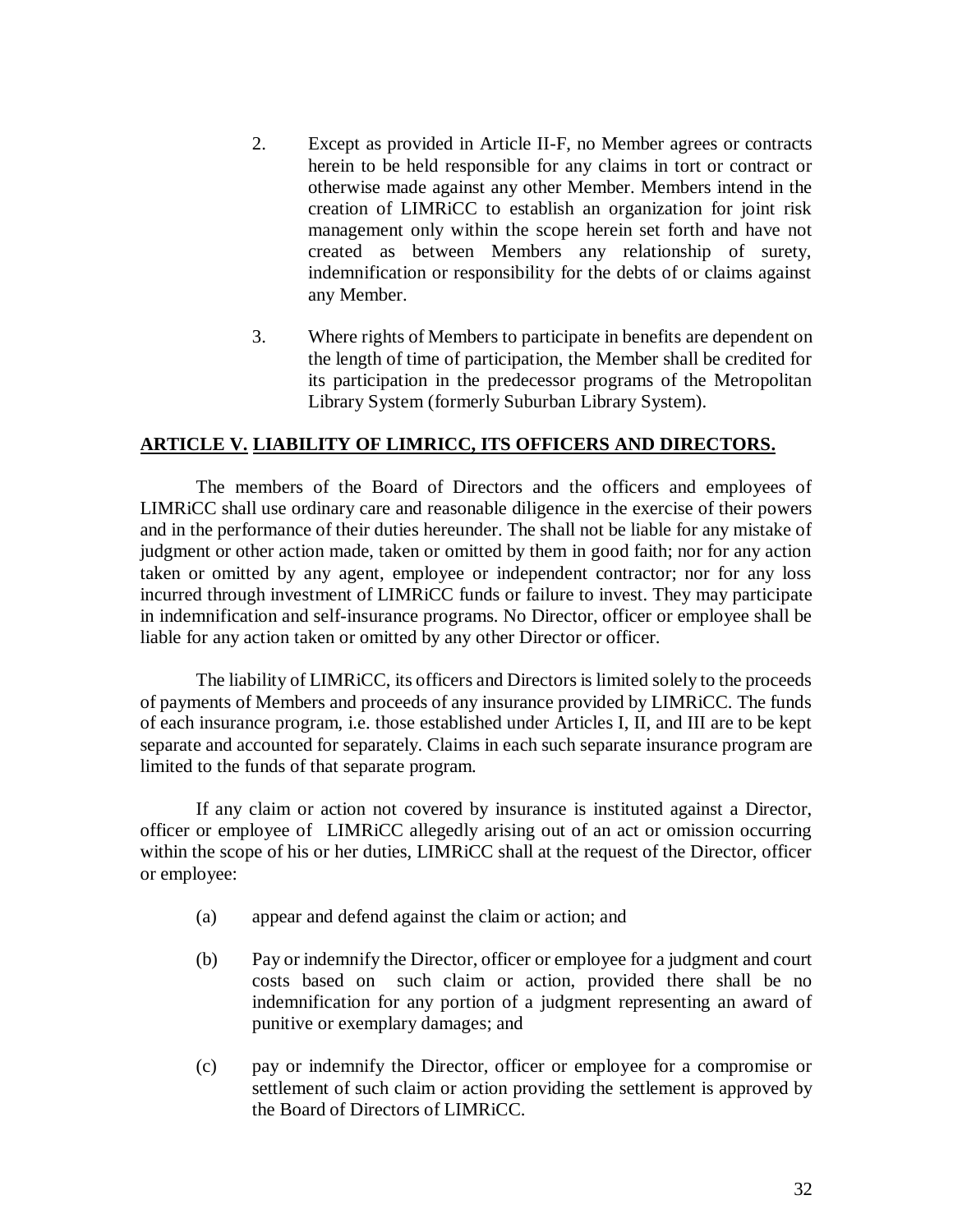The term Director, officer or employee shall include former Directors, officers and employees. This indemnification resolution shall not apply if the Board of Directors finds that the claim or action is based on malicious, willful or criminal misconduct. In such case, the action to be taken by the Board of Directors will be determined after an investigation of the facts.

## **ARTICLE VI. BY-LAWS.**

A certified copy of the By-Laws of LIMRiCC has been furnished to the Member.

### **ARTICLE VII. NOTICES.**

All notices of claims or any other notice required to be given pursuant to this agreement, shall be sent by certified mail and shall be addressed to:

> LIMRiCC P.O. Box 1016 Orland Park, Illinois 60462

And to:

### **ARTICLE VIII. FORMER PARTICIPATION OF METROPOLITAN LIBRARY SYSTEM (FORMERLY SUBURBAN LIBRARY SYSTEM).**

LIMRiCC is the successor in interest to Metropolitan Library System (formerly Suburban Library System) as the contracting party under the Unemployment Compensation Program and the Joint Self-Insurance Program. Rights and liabilities of Metropolitan Library System (formerly Suburban Library System) is not a contractual participant under the programs.

### **ARTICLE IX. AMENDMENTS.**

The Board of Directors may, in the following manner, amend the "By-Laws of the Library Insurance Management And Risk Control Combination (LIMRiCC)" at any time and from time to time to add a new provision or change or remove an existing provision:

(a) The Board of Directors shall adopt a Resolution setting forth the proposed amendment and the date on which the amendment is to become effective, and directing that the proposed amendment be submitted to each LIMRiCC Member that will be affected by the proposed amendment.

(b) LIMRiCC shall give to each LIMRiCC Member that will be affected by the proposed amendment written notice of the proposed amendment, including the text of the proposed amendment and the date on which the amendment is to become effective,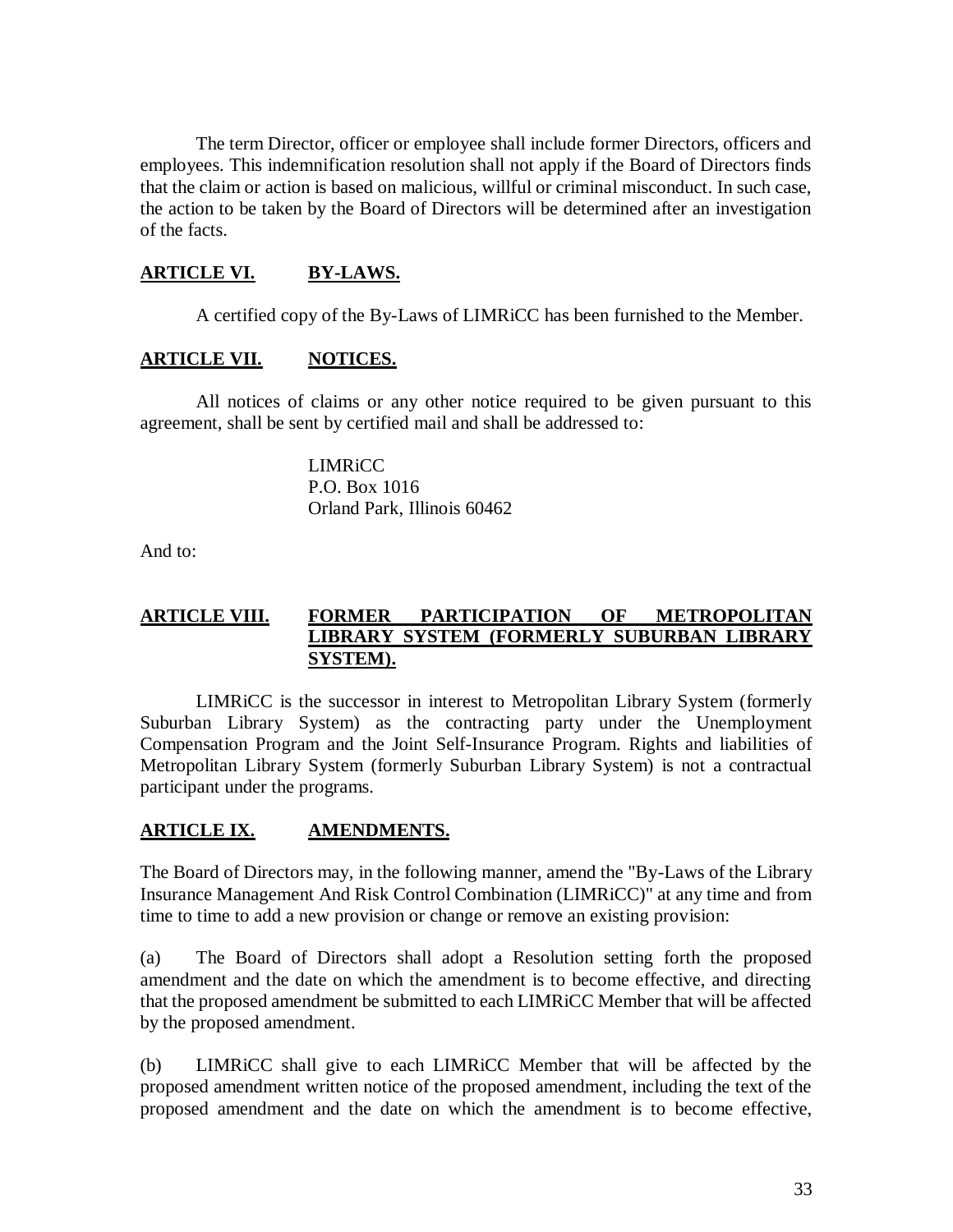together with a ballot for voting to approve or disapprove the proposed amendment. Such notice shall be given not less than 60 days and not more than 90 days before the proposed effective date of the amendment, either via electronic mail or U.S. mail. If mailed, such notice shall be deemed to have been delivered on the second day after the day on which it is deposited in the United States mail, addressed to the Member at its address on the records of LIMRiCC, with postage prepaid.

(c) Each LIMRiCC Member must return its ballot to LIMRiCC on or before 5:00 PM on the proposed effective date of the amendment.

(d) The proposed amendment shall be adopted upon receiving the affirmative vote of at least two-thirds of the LIMRiCC Members entitled to vote on such amendment.

(e) Any number of amendments may be submitted to the LIMRiCC Members and voted upon by them at one time.

(f) A LIMRiCC Member that has timely voted against the adoption of a proposed amendment may, within 60 days after the effective date of the proposed amendment, elect to withdraw from the LIMRiCC Program(s) affected by the new amendment, but only if the amendment materially and adversely affects the Member.

(g) Any LIMRiCC Member that is entitled to elect to withdraw from the LIMRiCC Program(s) in question is precluded from challenging the new amendment that creates the right of withdrawal, unless the adoption of the amendment is fraudulent with respect to the Member or with respect to LIMRiCC, or constitutes a breach of a fiduciary duty owed to the Member.

(h) A LIMRiCC Member that is entitled to elect to withdraw may do so only if the Member deliver its written election to LIMRiCC within the said 60-day period.

(i) Notwithstanding anything to the contrary in this Article, the withdrawal of a Member shall not affect any existing claim(s) in favor of LIMRiCC against the withdrawing Member, or in favor of the withdrawing Member and against LIMRiCC.

# **ARTICLE X. POWERS OF BOARD OF DIRECTORS.**

The Board of Directors may approve additional contracted services to be performed by LIMRiCC staff for other libraries, intergovernmental entities and governmental entities and the revenue from such services will be used to keep overall administrative costs lower for all LIMRiCC members.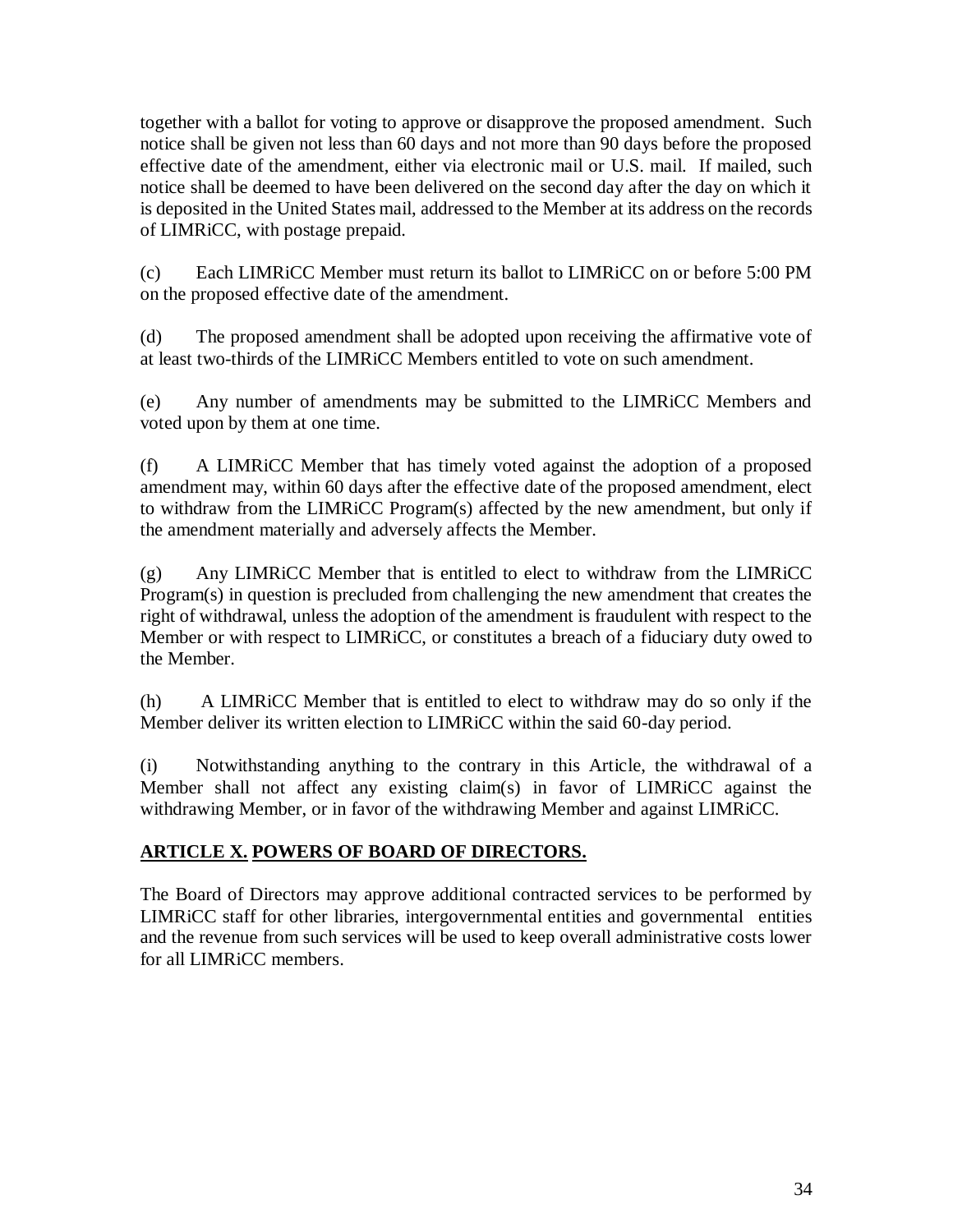Dated this  $\_\_\_\_\_\_\_\$  of  $\_\_\_\_\_\_\_\_\$ , 20  $\_\_\_\_\$ .

By:

President

- - - - - - - - - - - - - - - - - - - - - - - - - - - - - -

(to be signed by the LIMRiCC Board President)

LIBRARY INSURANCE MANAGEMENT AND RISK CONTROL COMBINATION (LIMRiCC)

Dated this  $\_\_\_\_$  day of  $\_\_\_\_\_\_\_$ , 20  $\_\_\_\_\.$ 

By: President

35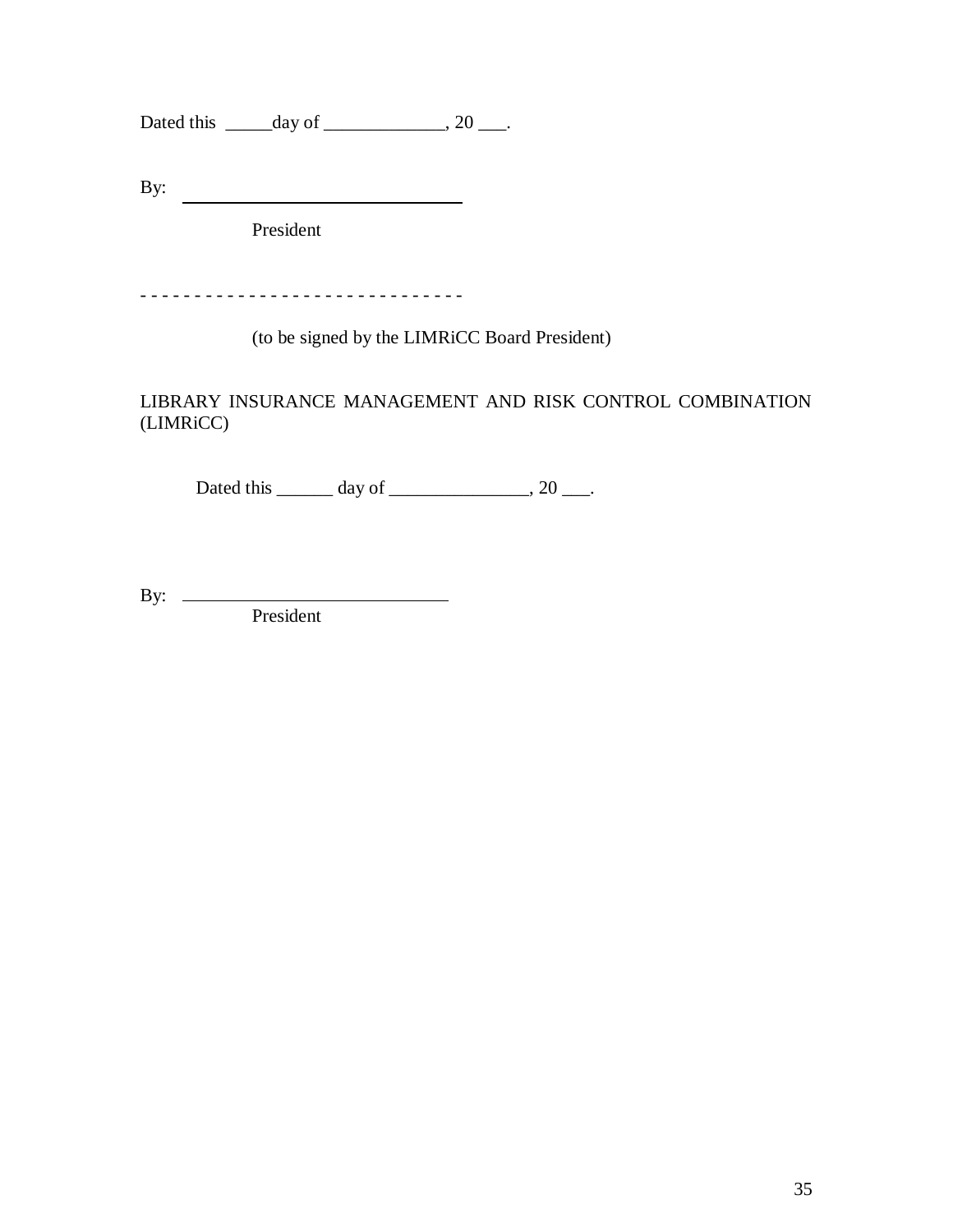### **RESOLUTION PROVIDING FOR THE EXECUTION OF AN INTERGOVERNMENTAL AGREEMENT WITH THE LIBRARY INSURANCE MANAGEMENT AND RISK CONTROL COMBINATION ("LIMRICC")**

**BE IT RESOLVED** by the Board of \_ Illinois Heartland Library System (hereinafter referred to as the "Library") as follows:

**1. AUTHORITY:** This Resolution is adopted pursuant to the Intergovernmental Cooperation clause of the Constitution of the State of Illinois, the Intergovernmental Cooperation Act, the Library Systems Act, and the Illinois Public Library District Act (or the Illinois Local Library Act where applicable).

#### **2. FINDINGS:**

A. The Library Insurance Management and Risk Control combination (LIMRiCC) has heretofore been established by Intergovernmental Agreement among existing public libraries and library systems to provide the following programs:

 $\geq$  1. The unemployment compensation program;

2. The employee benefits insurance program;

A copy of the Intergovernmental Agreement providing for these programs is attached hereto as Exhibit A.

B. It is in the best interests of the Library to participate in such of the above programs as are indicated by a checkmark in the appropriate box.

**3. AUTHORIZATION:** That the President and Secretary of this Library are, therefore, authorized and directed to execute an Intergovernmental Agreement providing for risk management and authorizing Membership in LIMRiCC for the programs hereinabove indicated, the Intergovernmental Agreement to conform